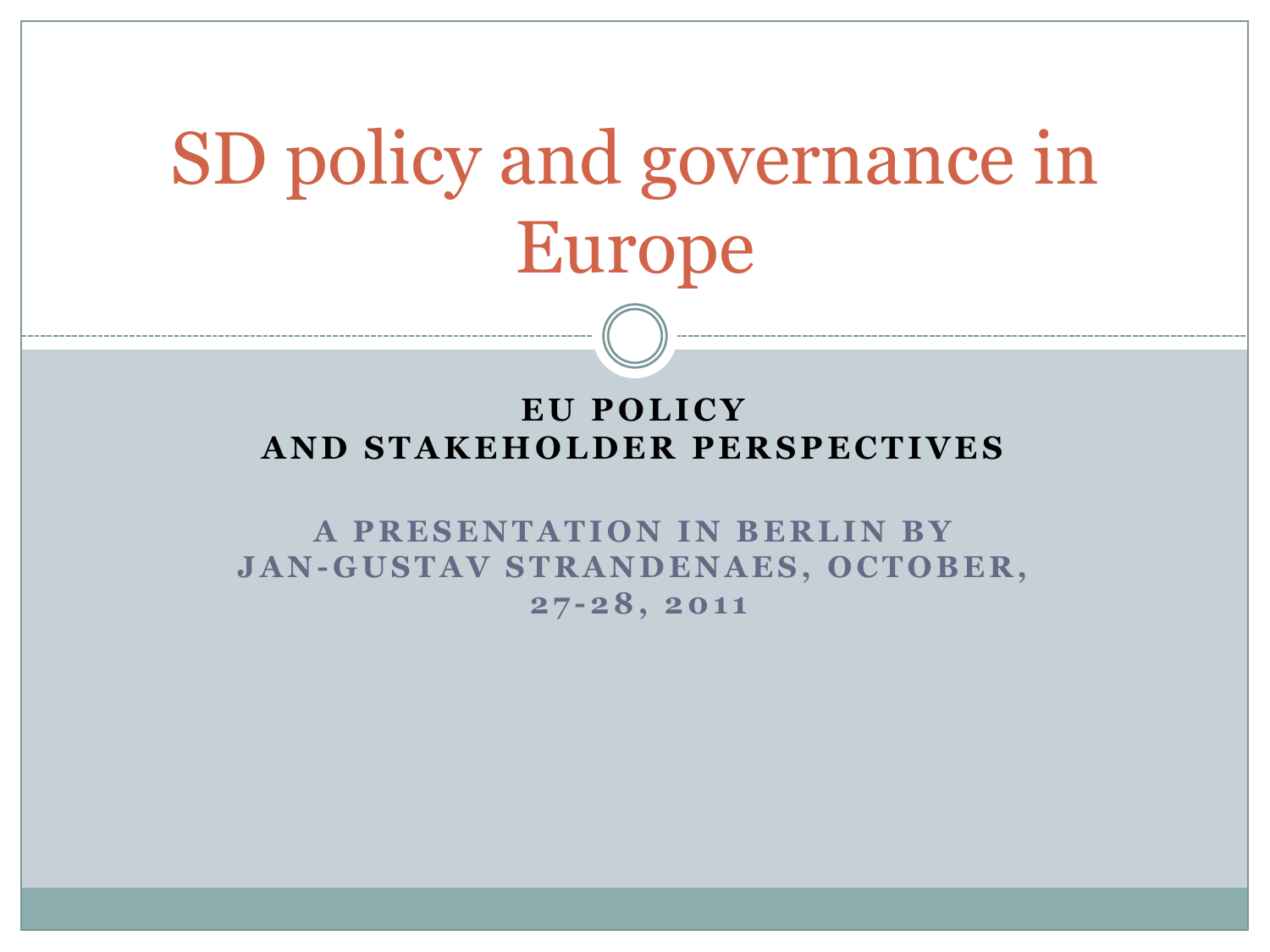#### Freedoms

- January 6, 1941, Franklin Delano Roosevelt coins the concept of the four freedoms
- Freedom to worship
- Freedom of speech
- Freedom from fear
- Freedom from want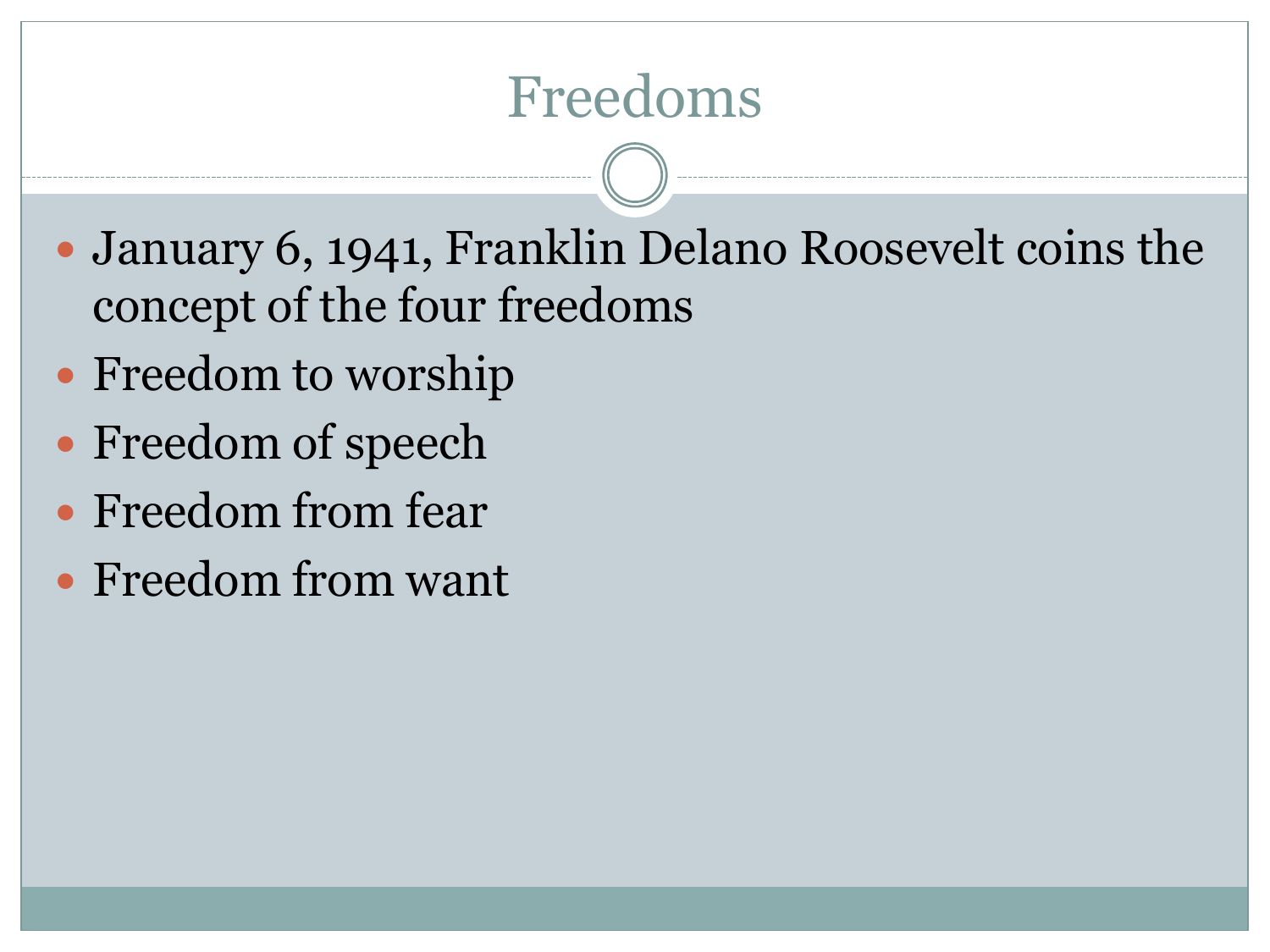- Almost to the day 50 years later the EU establishes the four freedoms
- Free movement of capital
- Free movement of labour
- Free movement of goods
- Free movement of services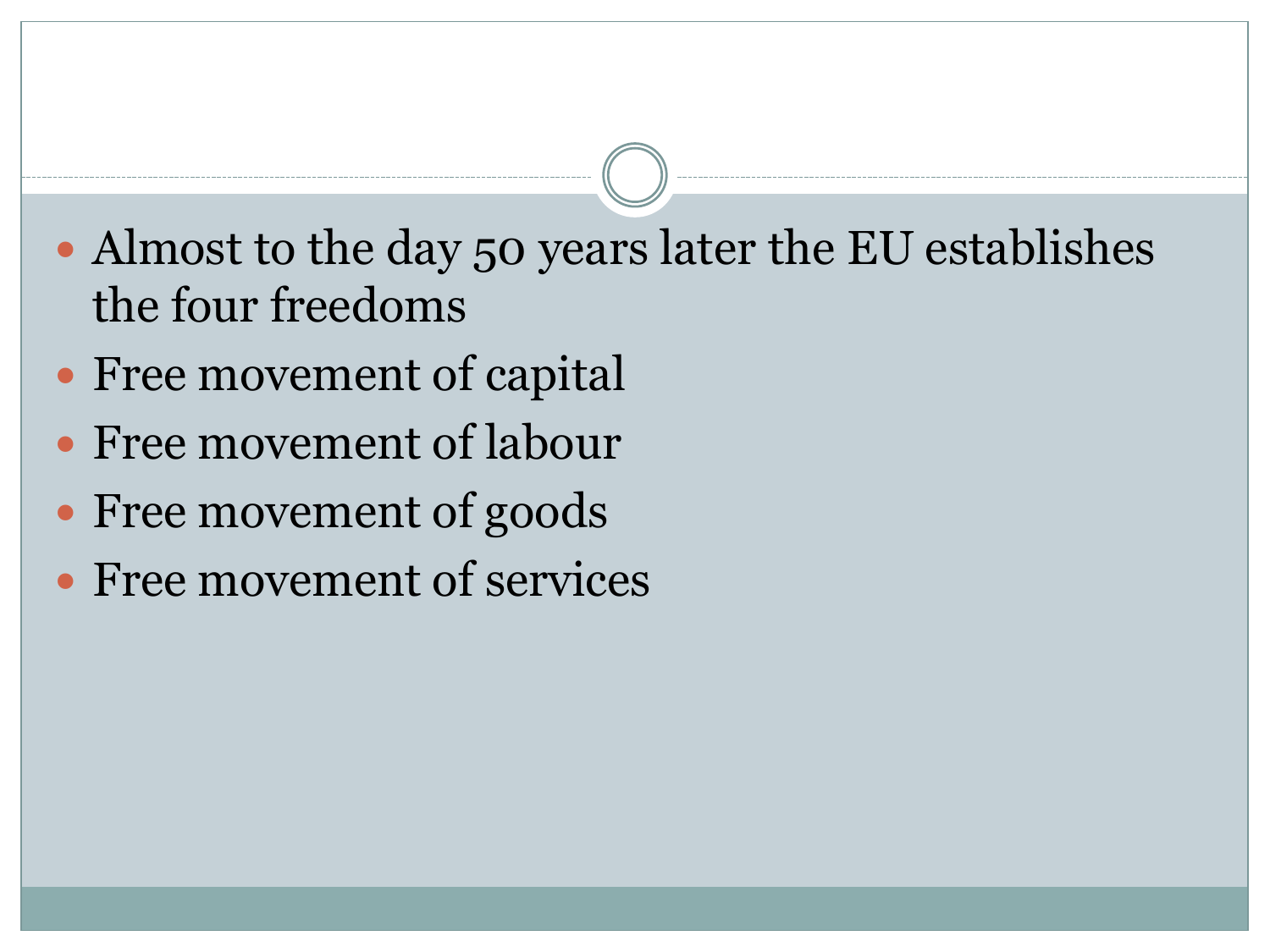- Whereas Roosevelt's four freedoms are inclusive
- EU's four freedoms are exclusive
- The two sets of freedom express an understanding of freedom based on entirely different values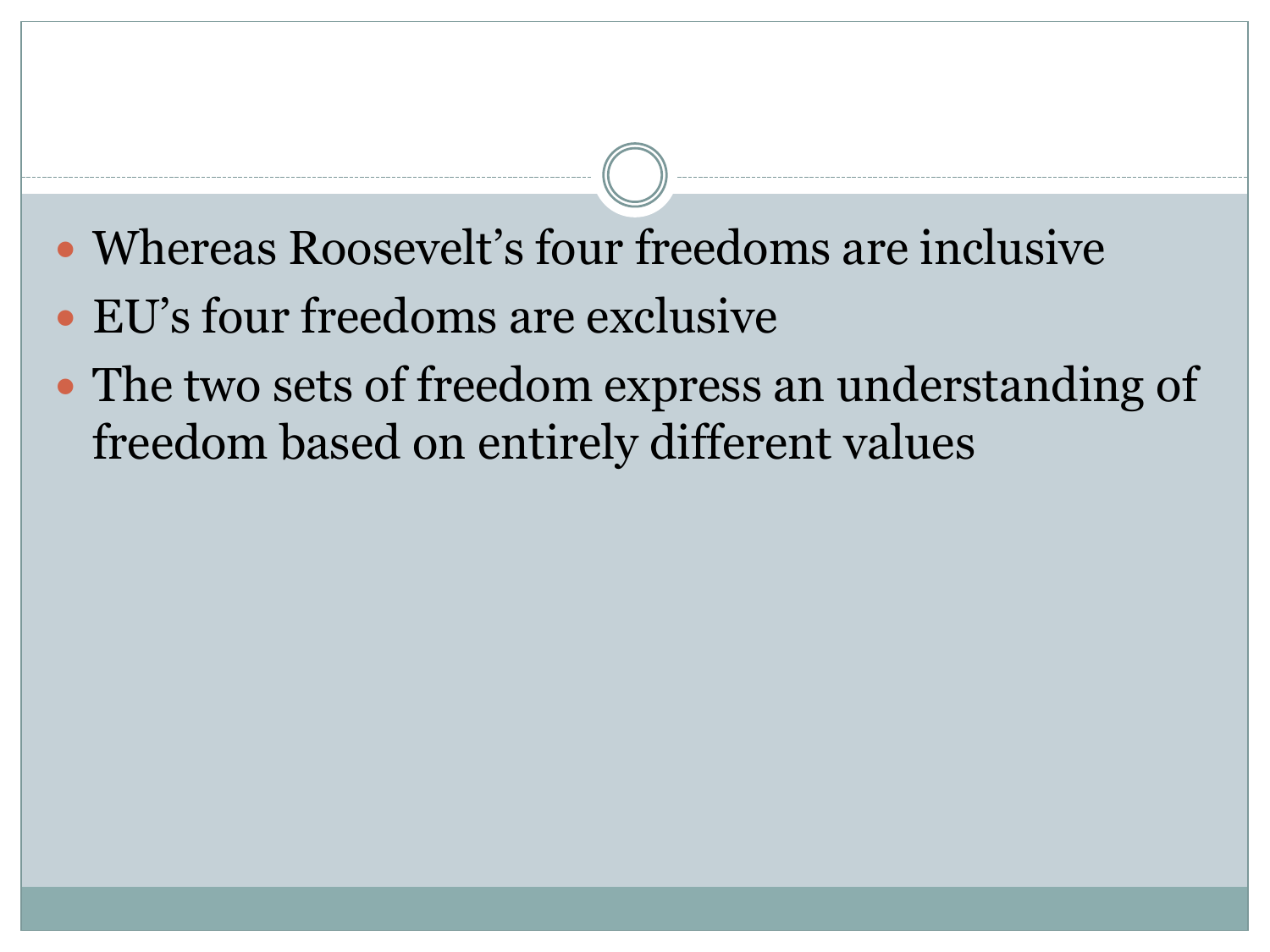Before I get in to the text of the documents relevant to this workshop, I would like to say something about governance and sustainable development -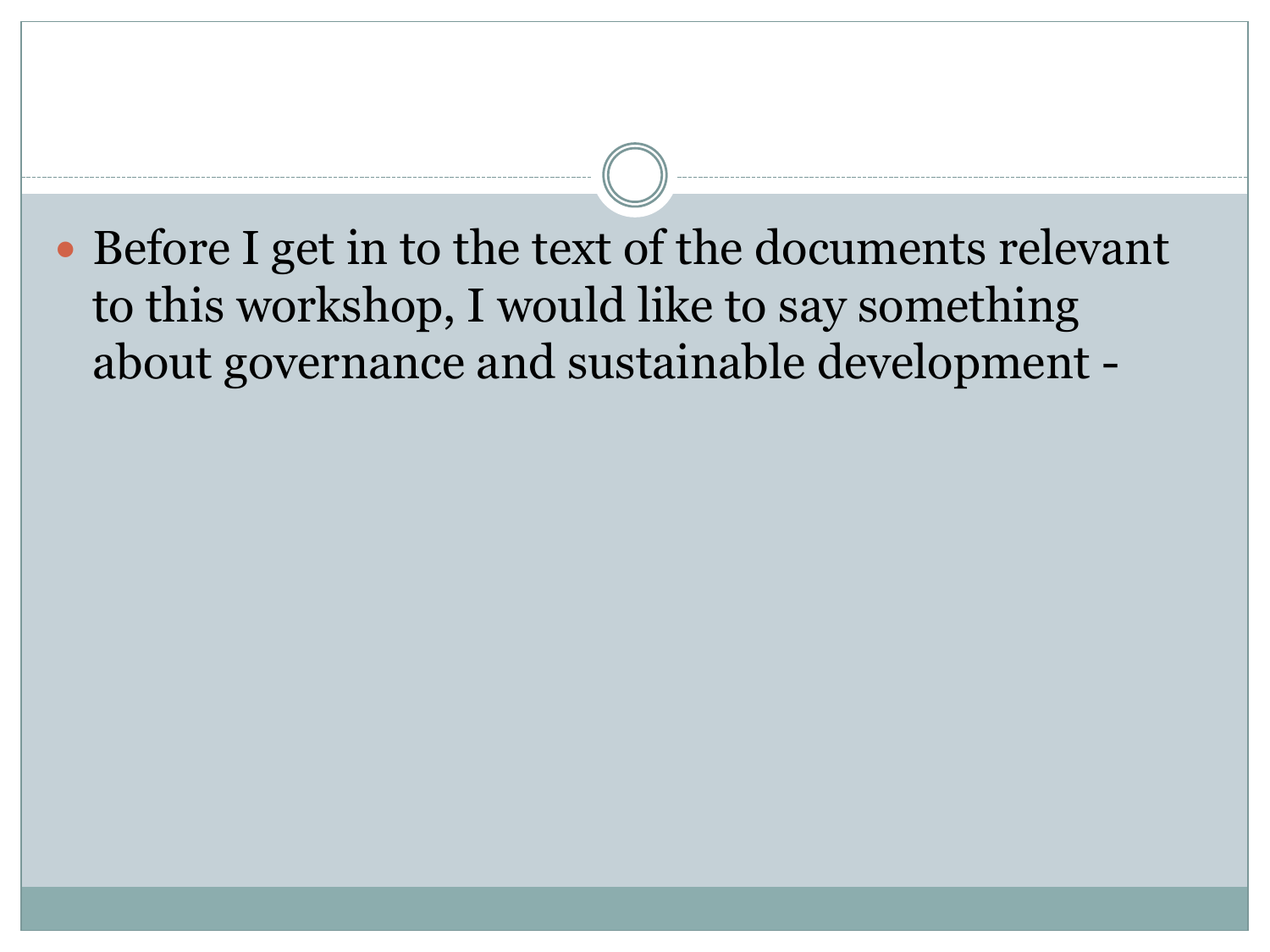- The relationship between ideas, knowledge and action is a complex one
- Concepts often remain concepts in search of applications….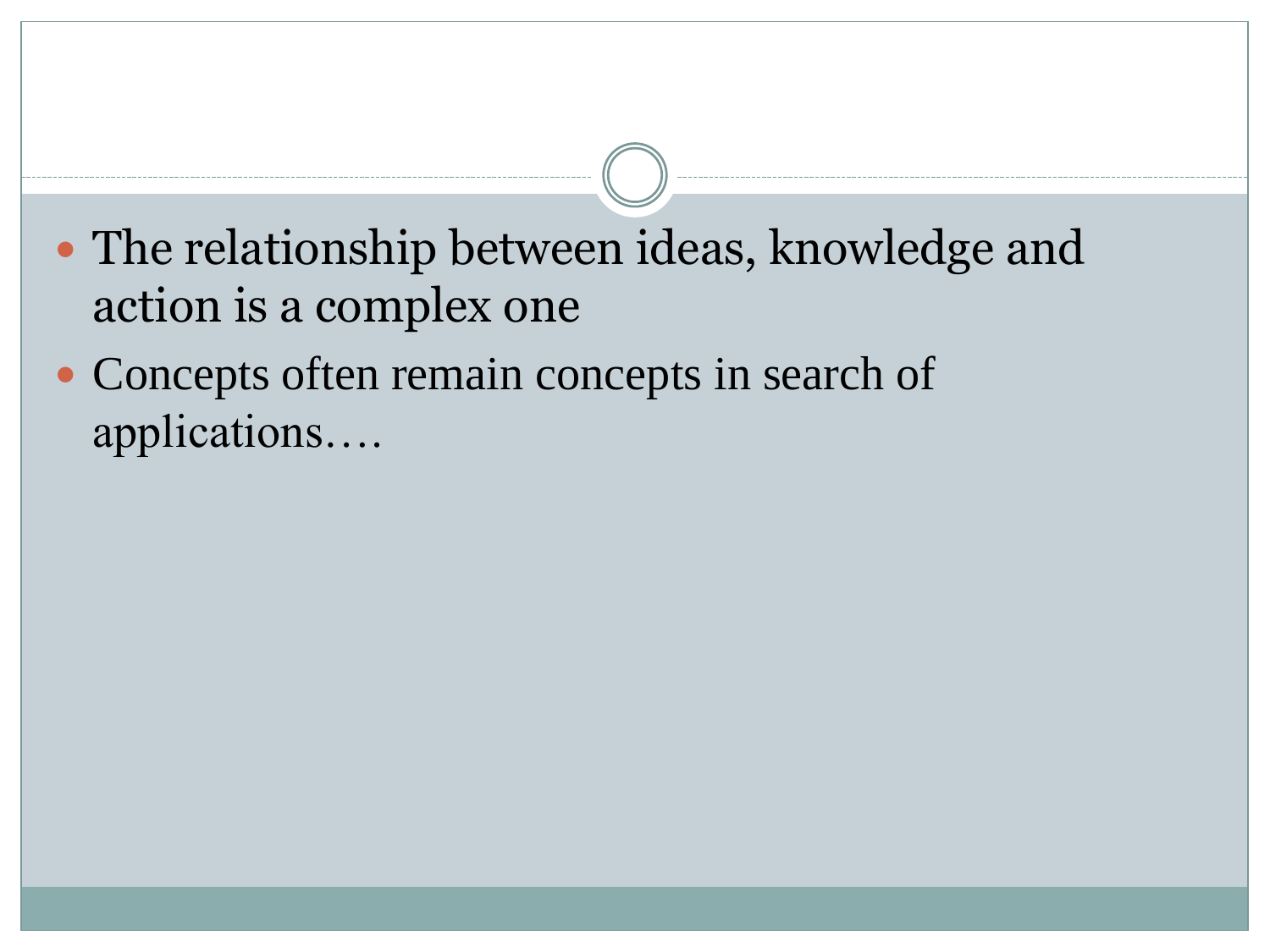- The application for sustainable development is the so called three pillar approach
- That SD rests on three pillars
- Economic
- Social
- environmental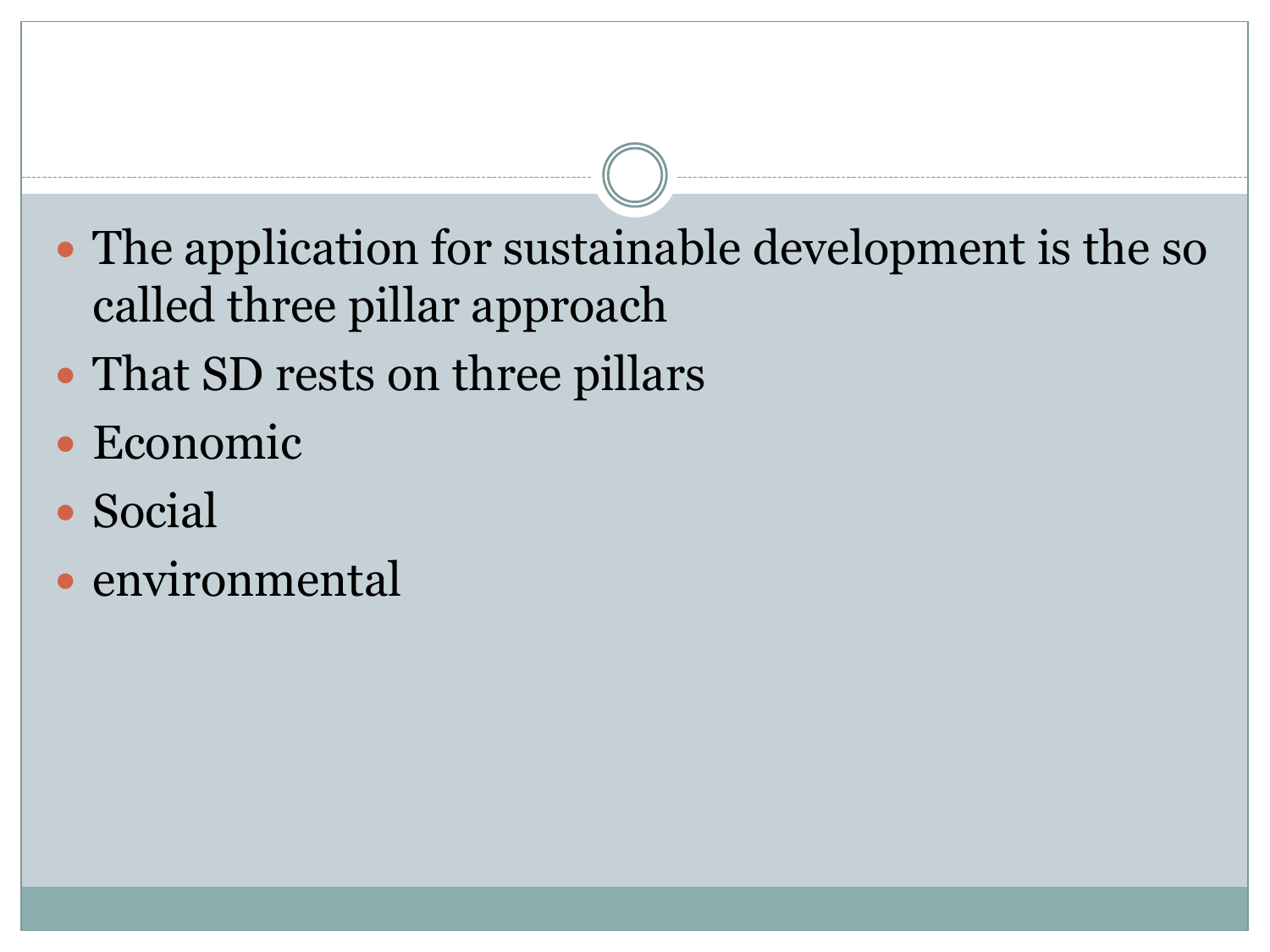- Environmental sustainability is largely a concept of community or common purpose
- To build a consensus in support of sustainable development is a necessarily democratic and participatory exercise for at least three reasons: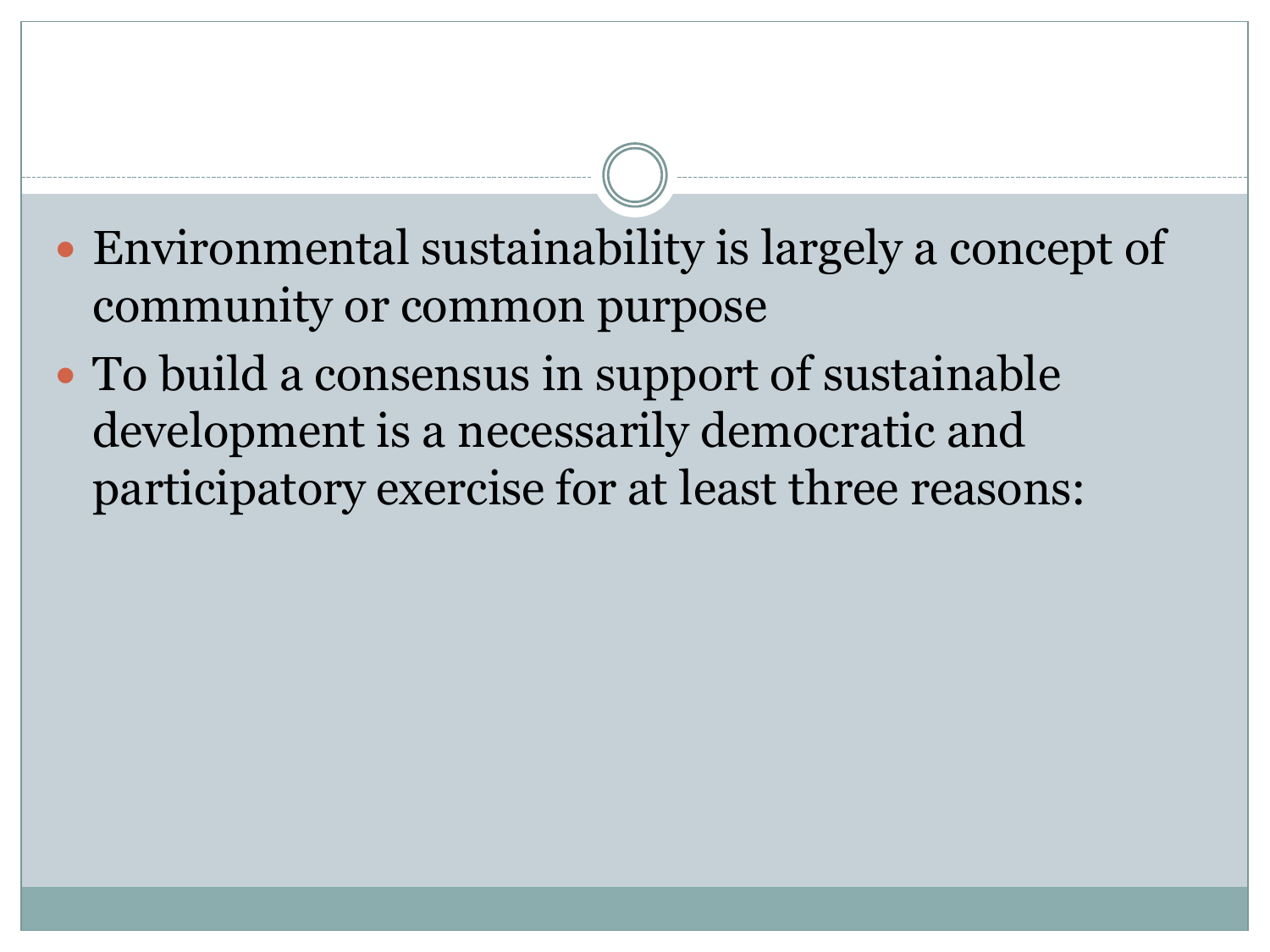- $\bullet$  1 a breaking down of the polarized and polarizing languages that reflect entrenched ideologies
- 2 environmental values and democracy are bound together at the level of principle
- 3 the challenge of global sustainable development demonstrates that the crises of ecology and democratic legitimacy are inextricably linked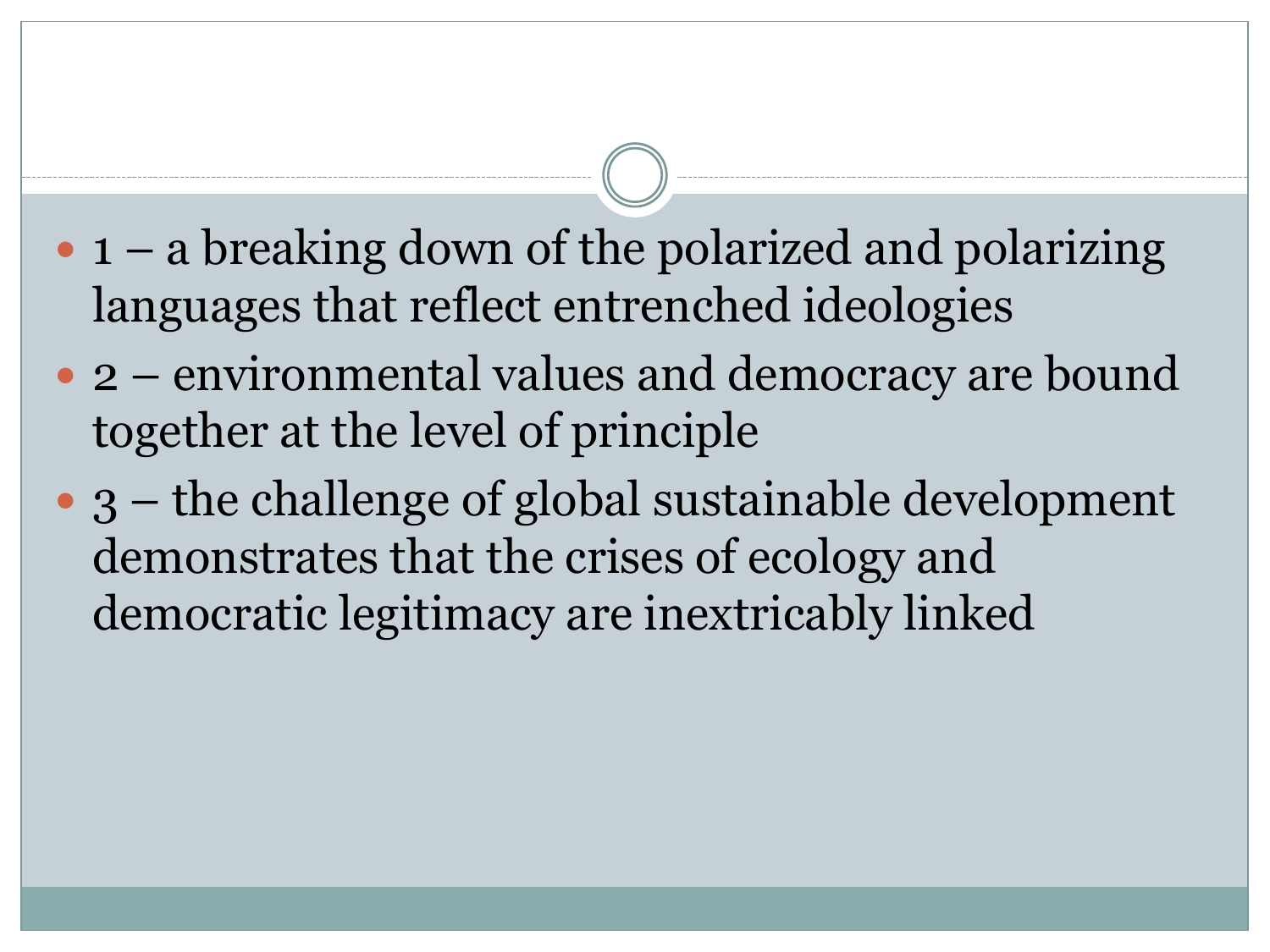- **The challenge for strategies for sustainable environmental development is threefold:**
- **to determine which issues are best addressed at which level;**
- **to ensure coherence between policy options pursued at different levels; and**
- **to find ways of ensuring local people are involved, even where it appears the policy agenda is best focused at national or international initiatives.**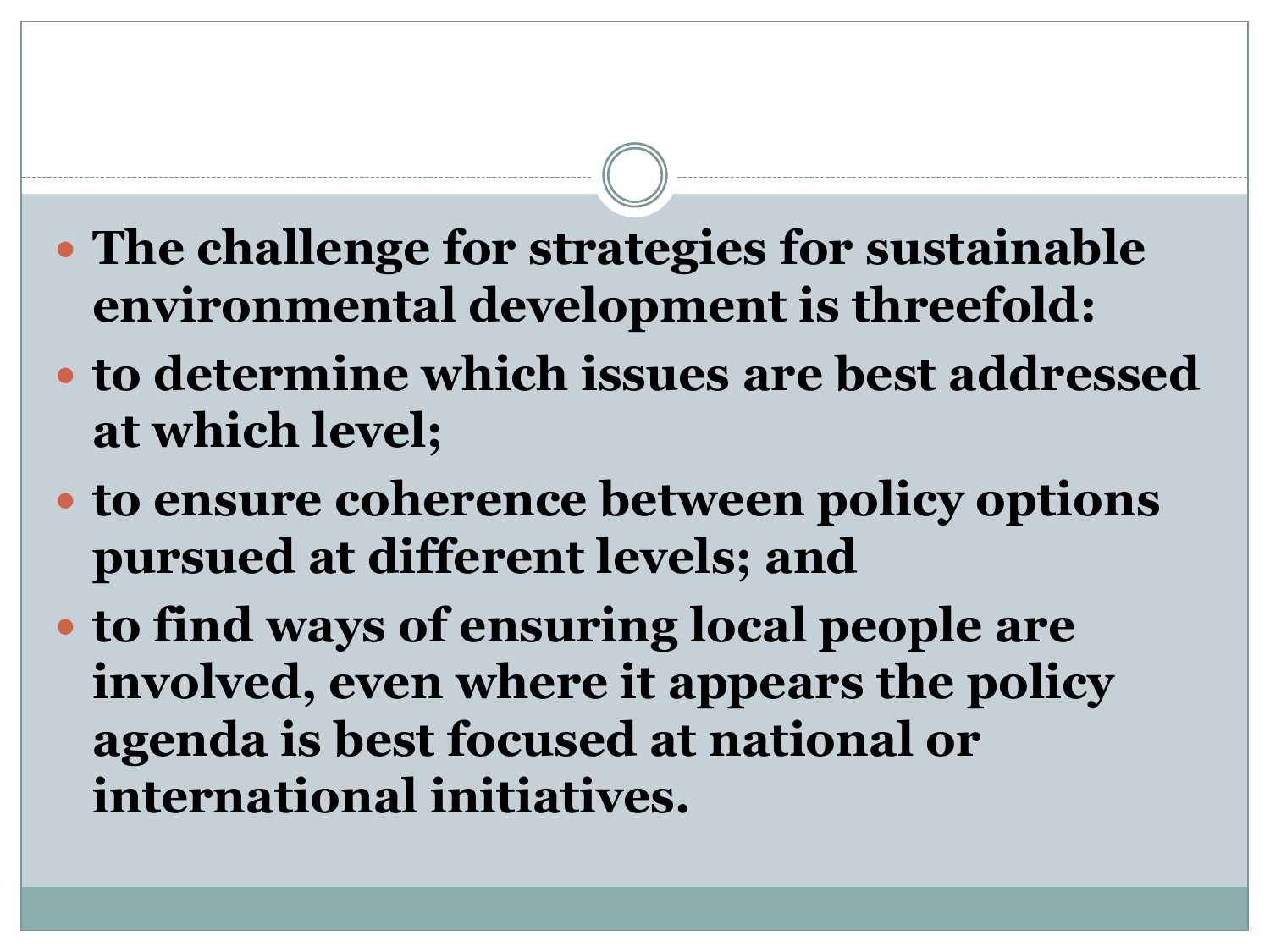#### **A sustainable development strategy is defined by UNDESA as**

a coordinated, participatory and iterative (repeating) process of thoughts and actions

to achieve economic, environmental and social objectives in a balanced and integrated manner at the national and local levels.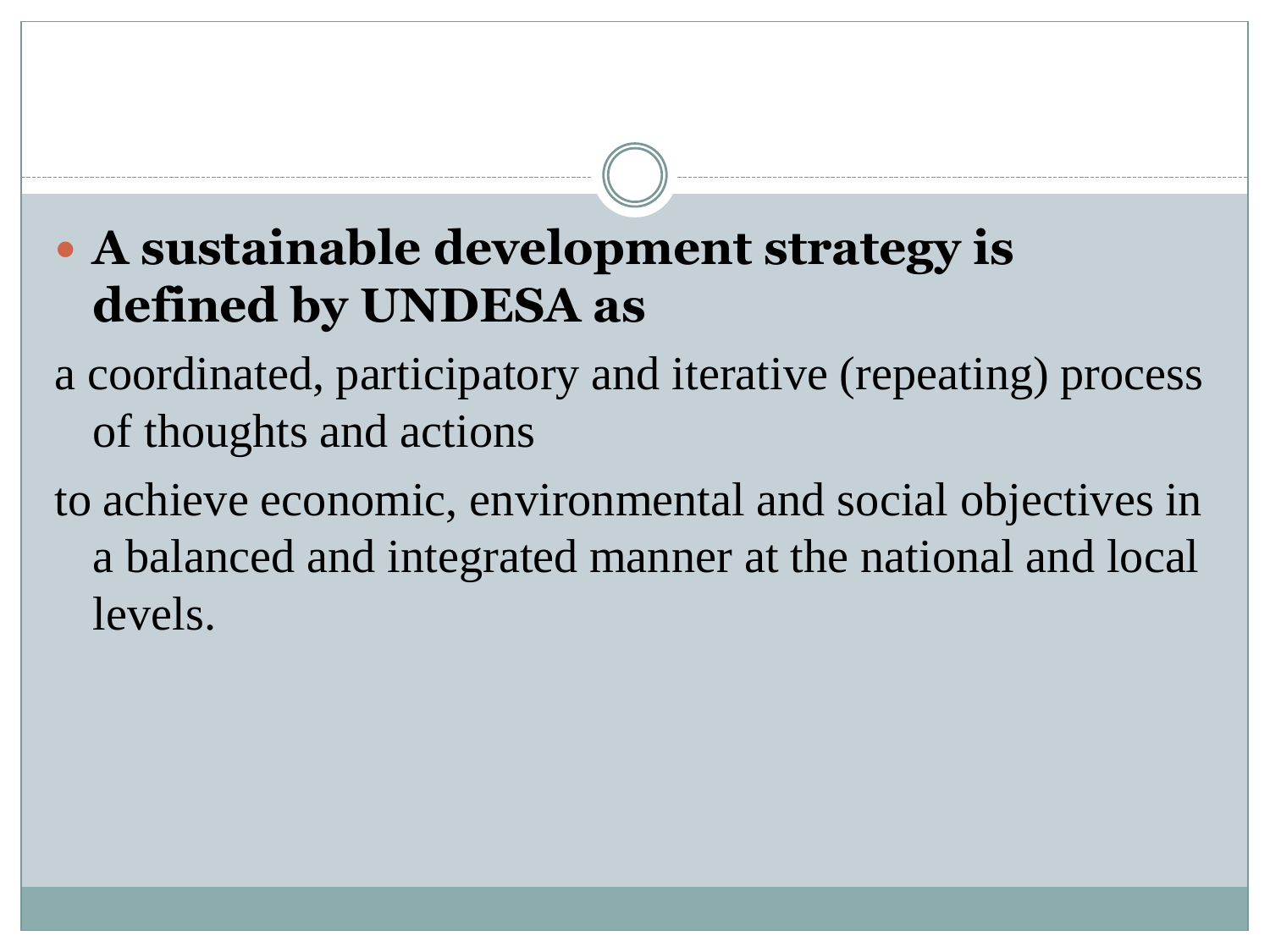# What is the problem with governance?

- **Add a small word to governance, and discussions never end –**
- **The word is "good"**
- **And the question remains unanswered –**
- **What is good governance?**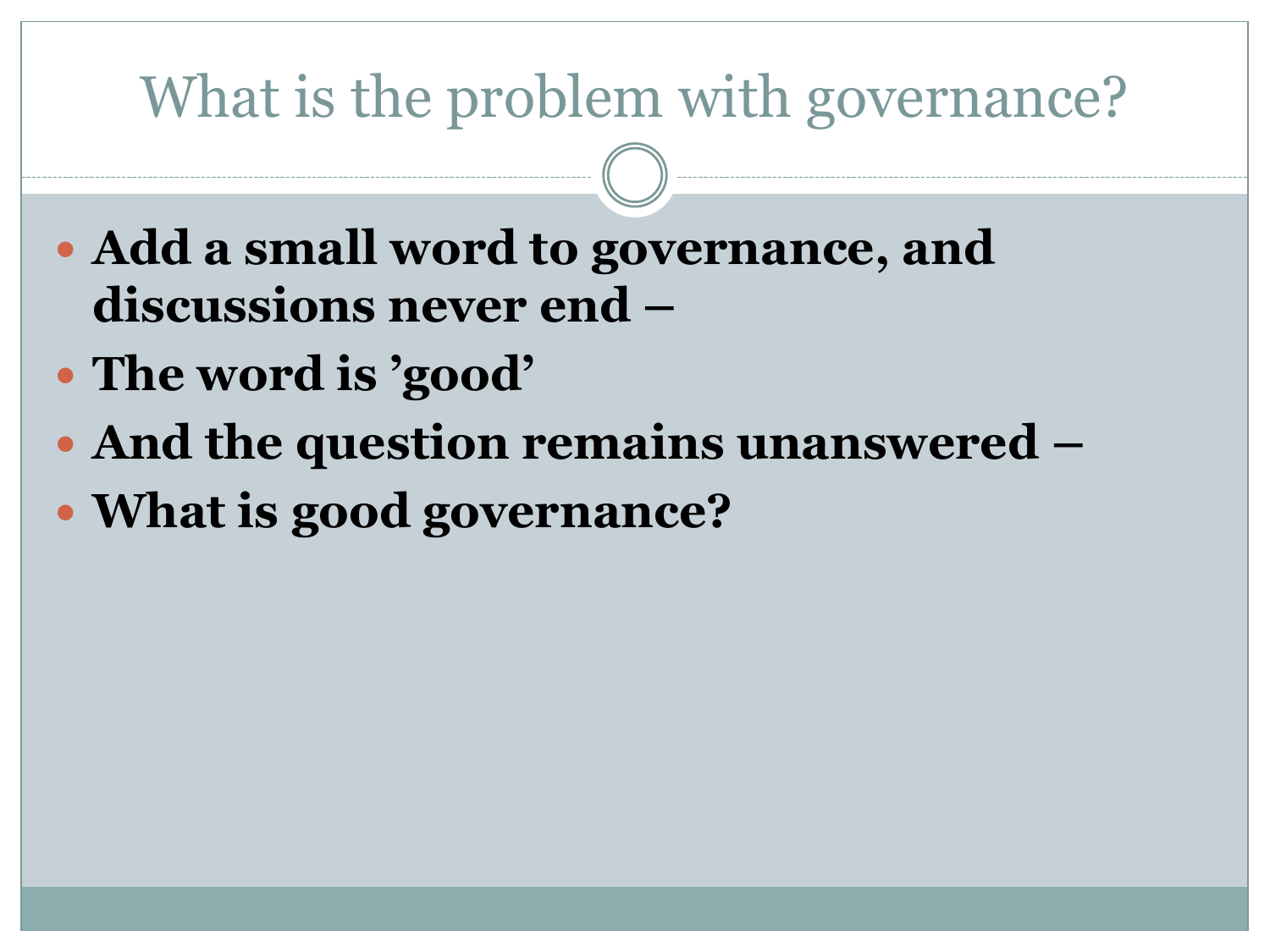- The European Union defines principles of good governance (2001):
- **openness,**
- **participation,**
- **accountability,**
- **effectiveness and coherence**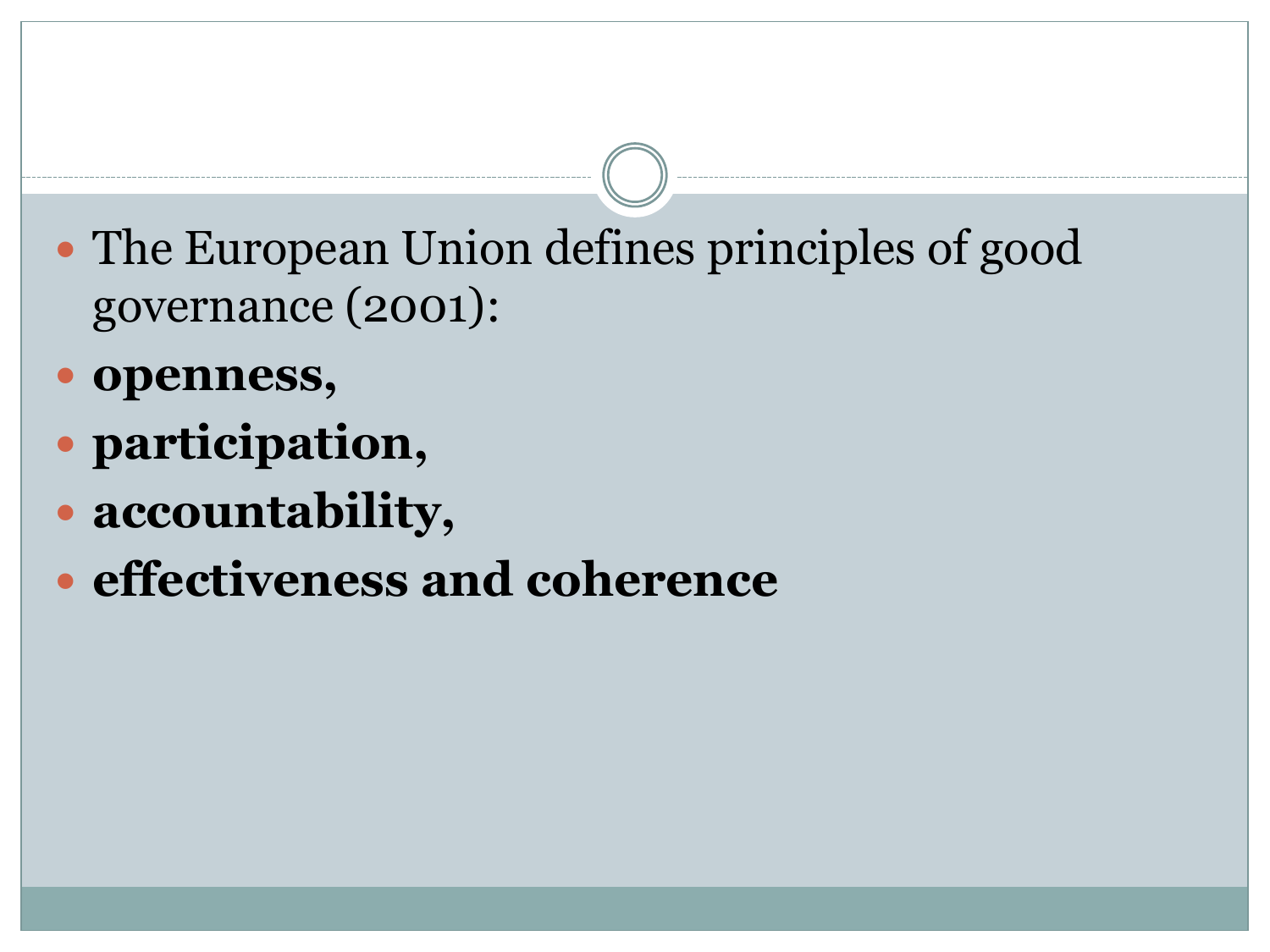- These principles are echoed by the World Bank **The Bank operates a set of aggregate**
- **governance indicators based on:**
- **Having a voice and accountability;**
- **political stability and no violence;**
- **government effectiveness;**
- **regulatory burden; the rule of law; and graft (bribery and corrupt measures)**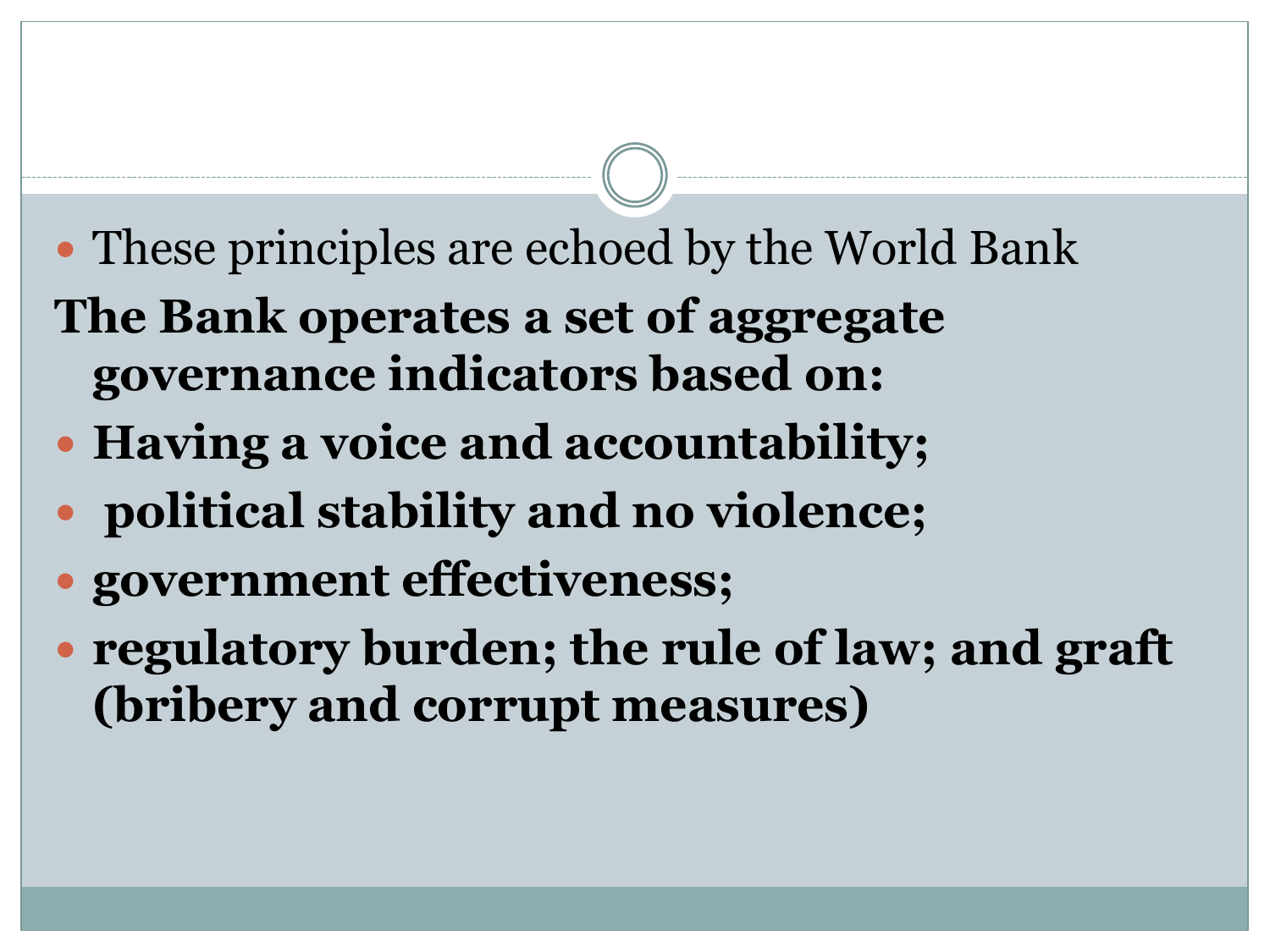• Governance is overwhelmingly associated with the work of governments. Yet during the last two decades, the governmental mode of governance has been complimented by modes of governance in which nongovernmental organizations and the private sector are key partners.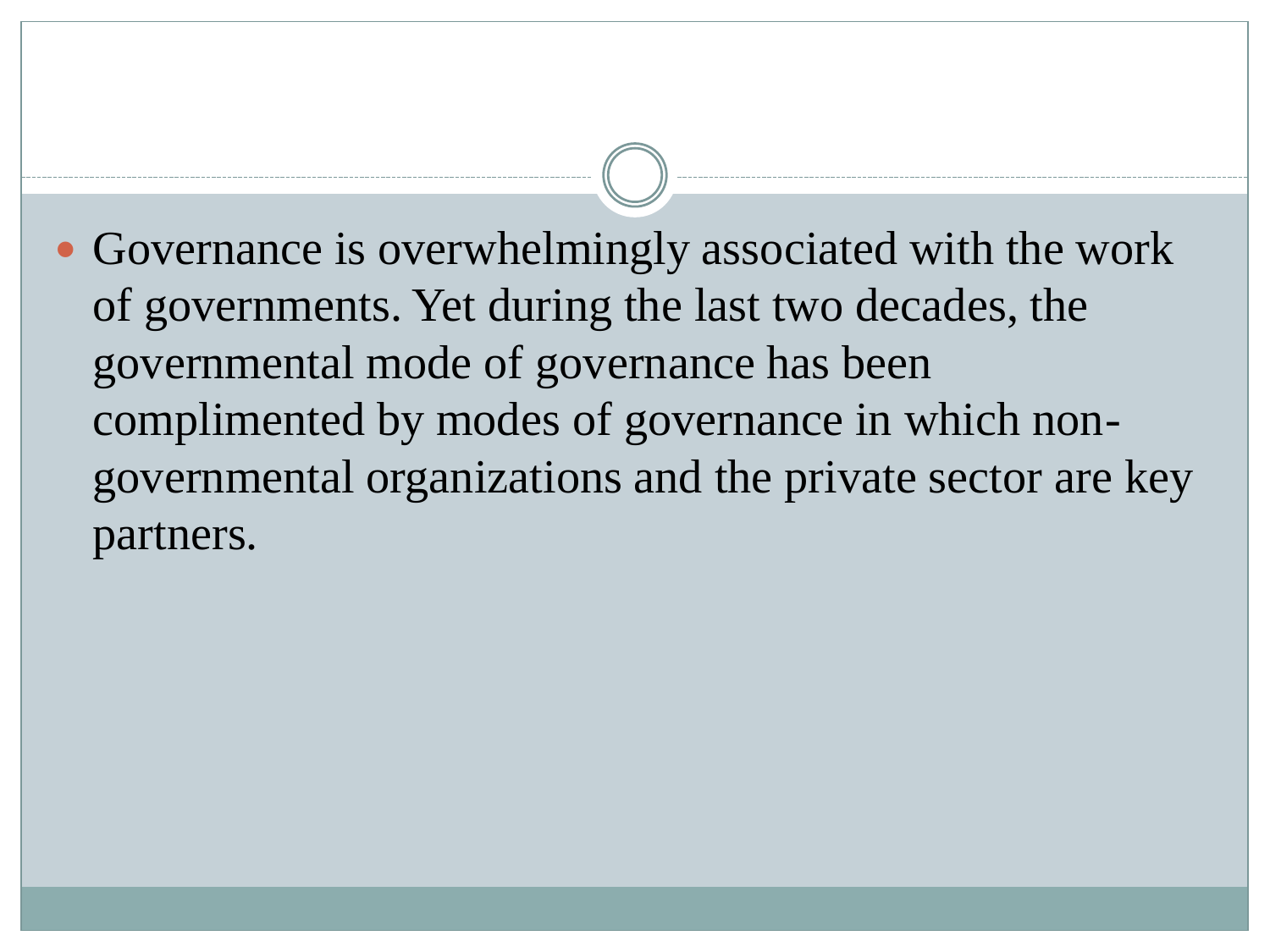• This trend is illustrated by the sustained growth of private sector standards such as certification, and of publicprivate partnerships, at the local to the global level.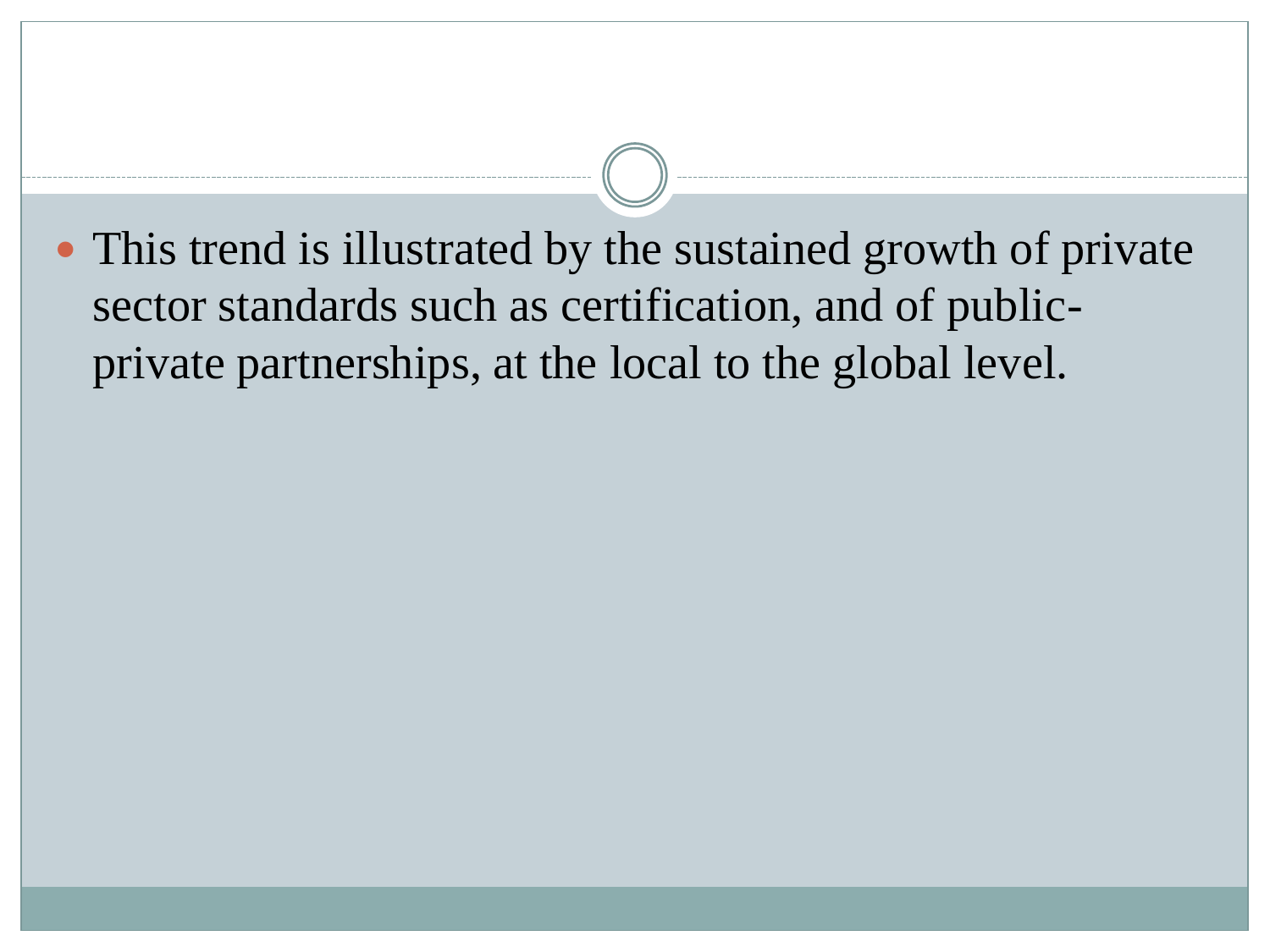# **Good governance at a minimum**

- **Participation**
- **Accountability**
- **Transparency**
- **Implementation**
- **Access**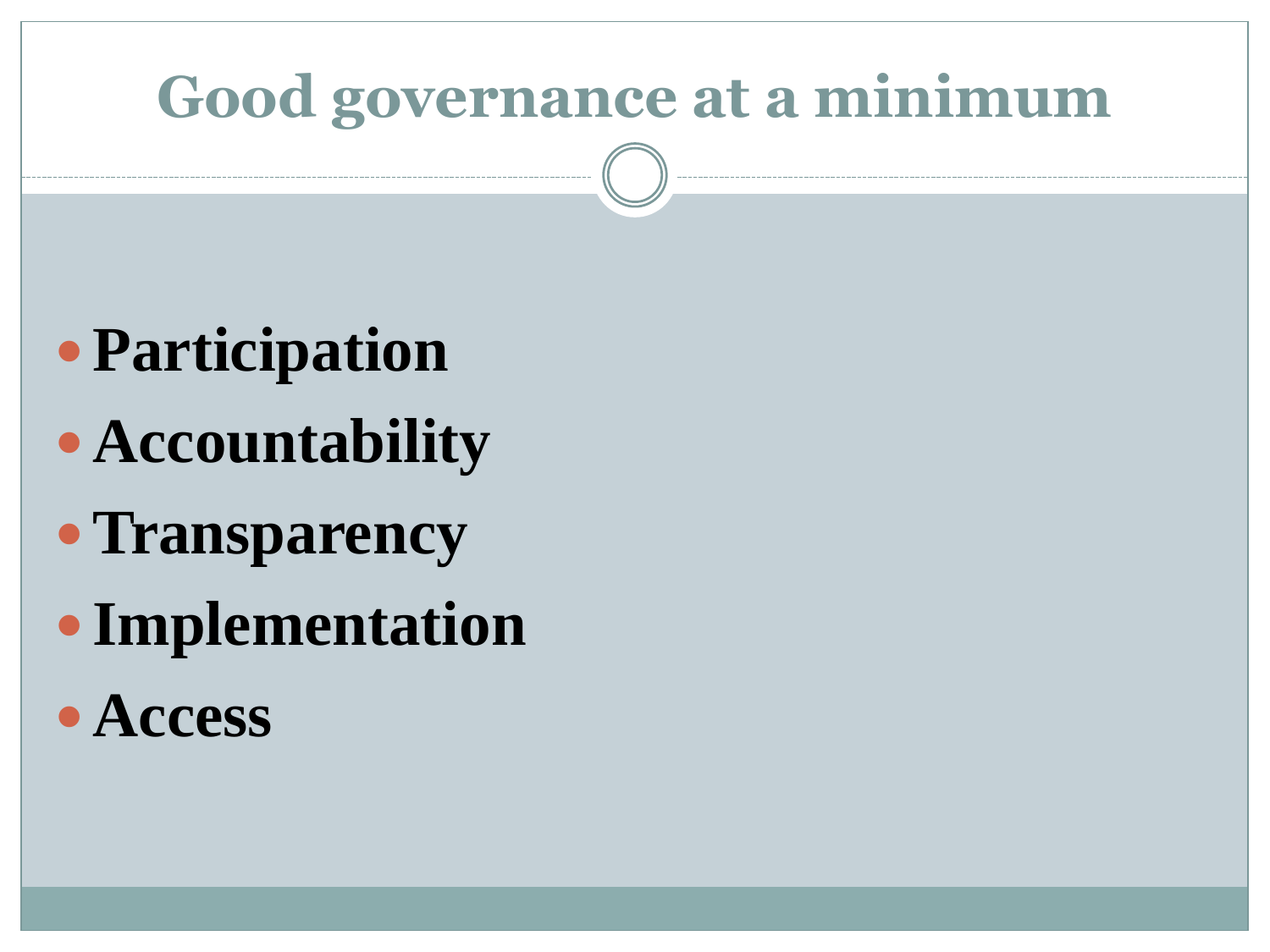- The term governance refers to the process or method by which society is governed, or the 'condition of ordered rule'.
- Today this would reflect the structures and processes of regionalization and decentralization, which have tended to build on previously informal interactions between government and other actors.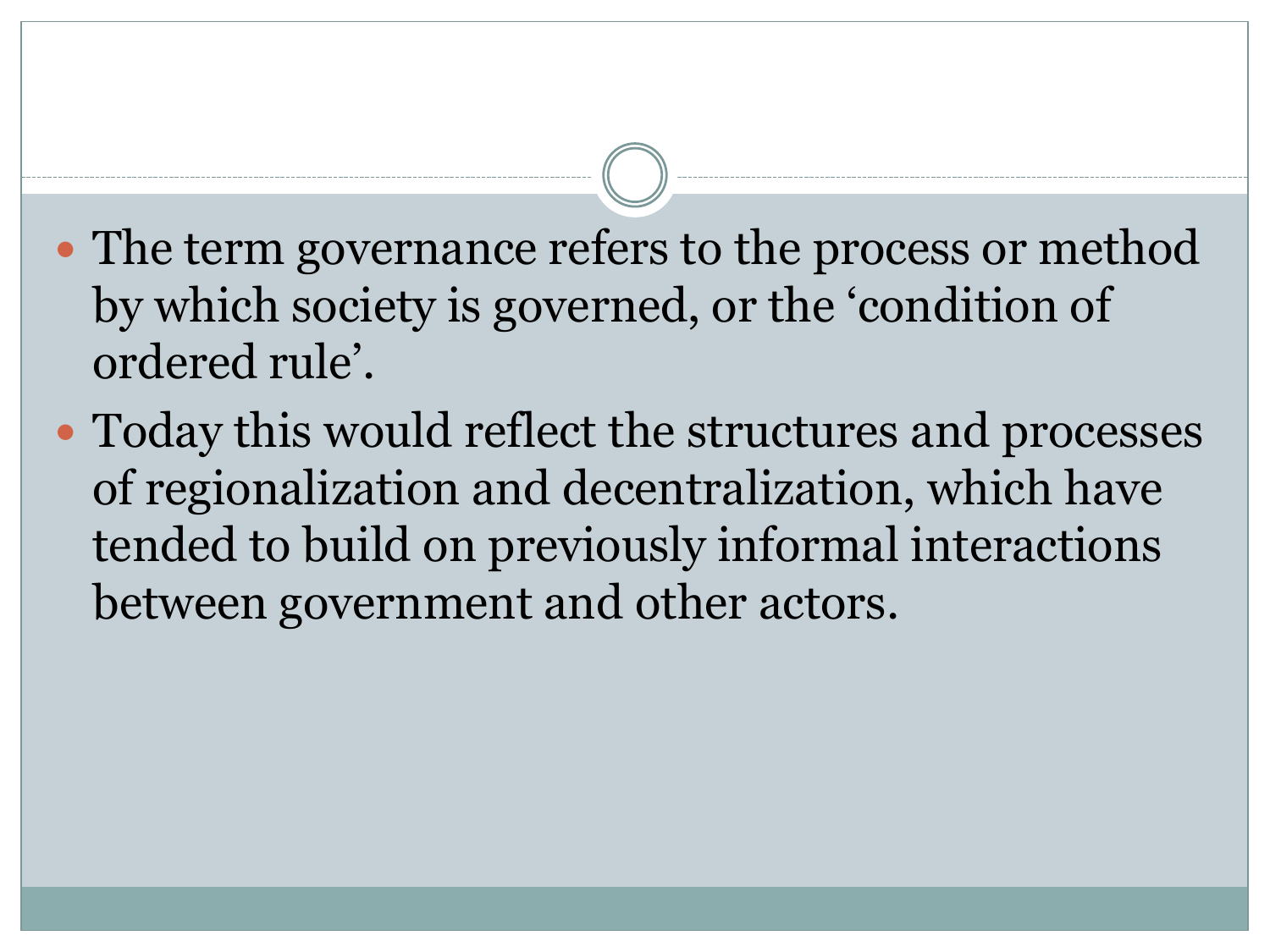#### It has been described as a:

- **a continuing process through which conflicting or diverse interests may be accommodated and cooperative action may be taken. It includes formal institutions and regimes empowered to enforce compliance, as well as informal arrangements…**
- **The condition of ordered rule implies an understanding of the "responsible opposition"**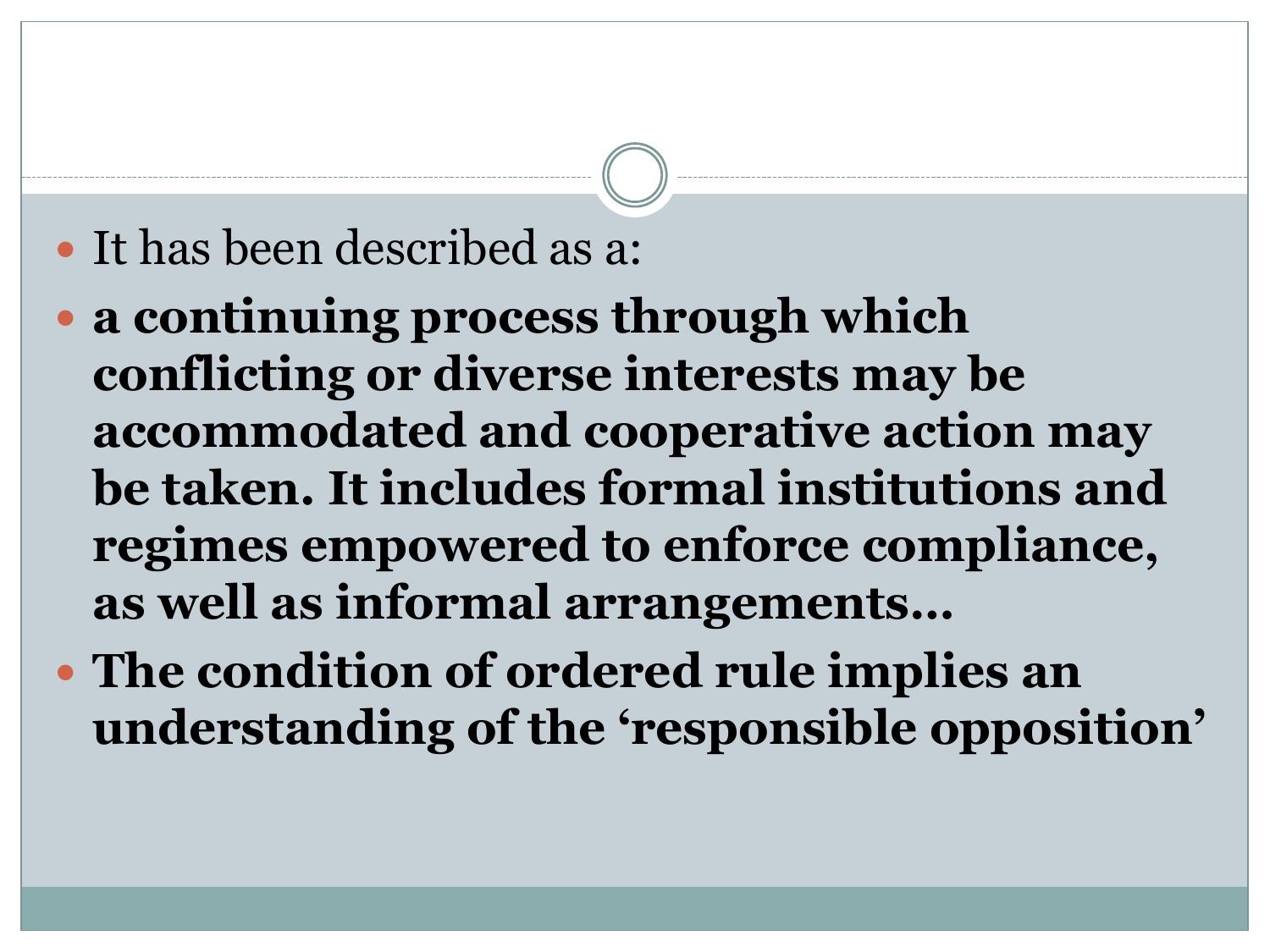• There is no single model or form of global governance, nor is there a single structure or set of structures. It is a broad, dynamic, complex process of interactive decision making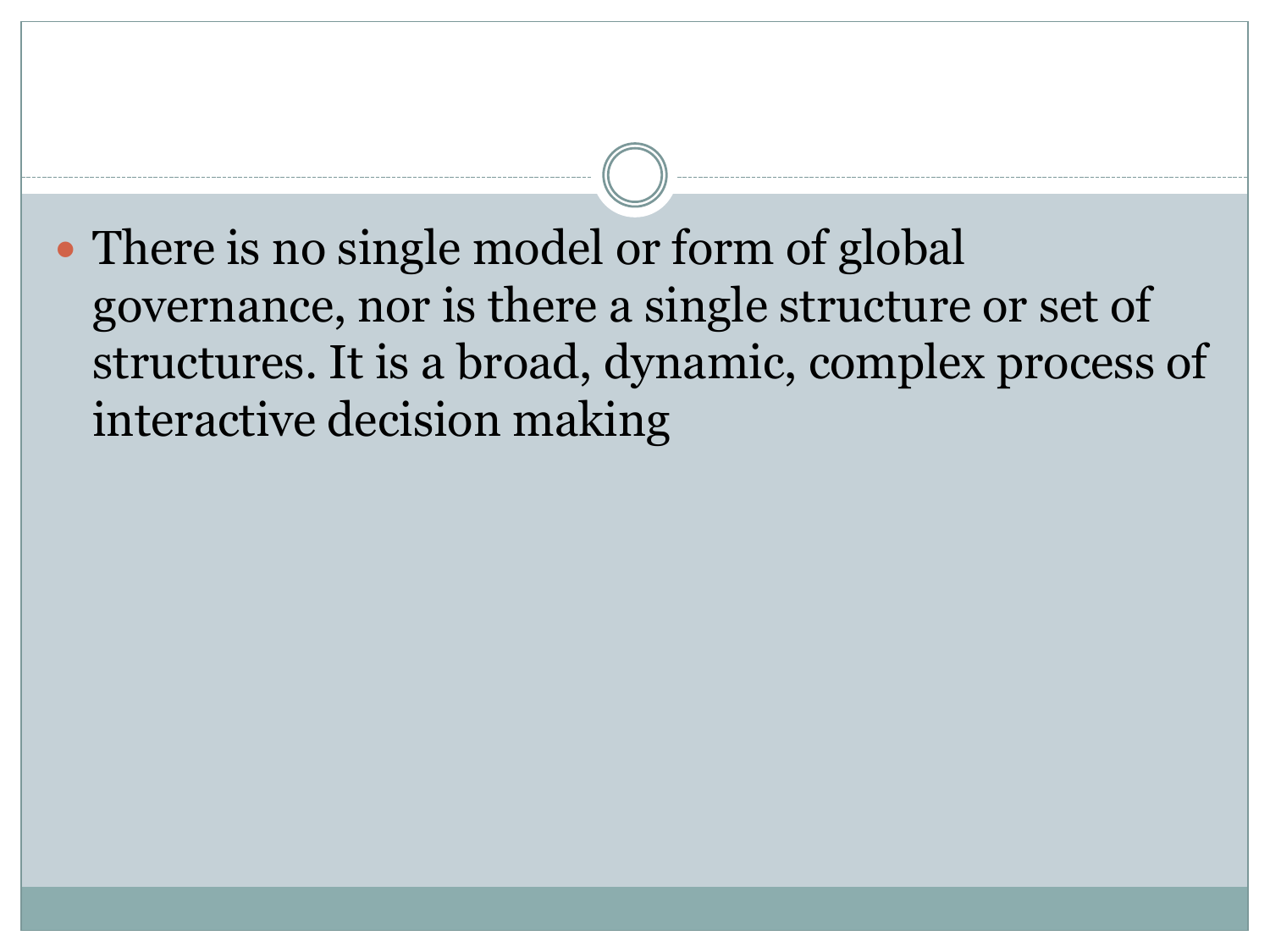It is an understanding of international society as something more than a crucible for the resolution of competitive state interests, with law the mere handmaiden of power,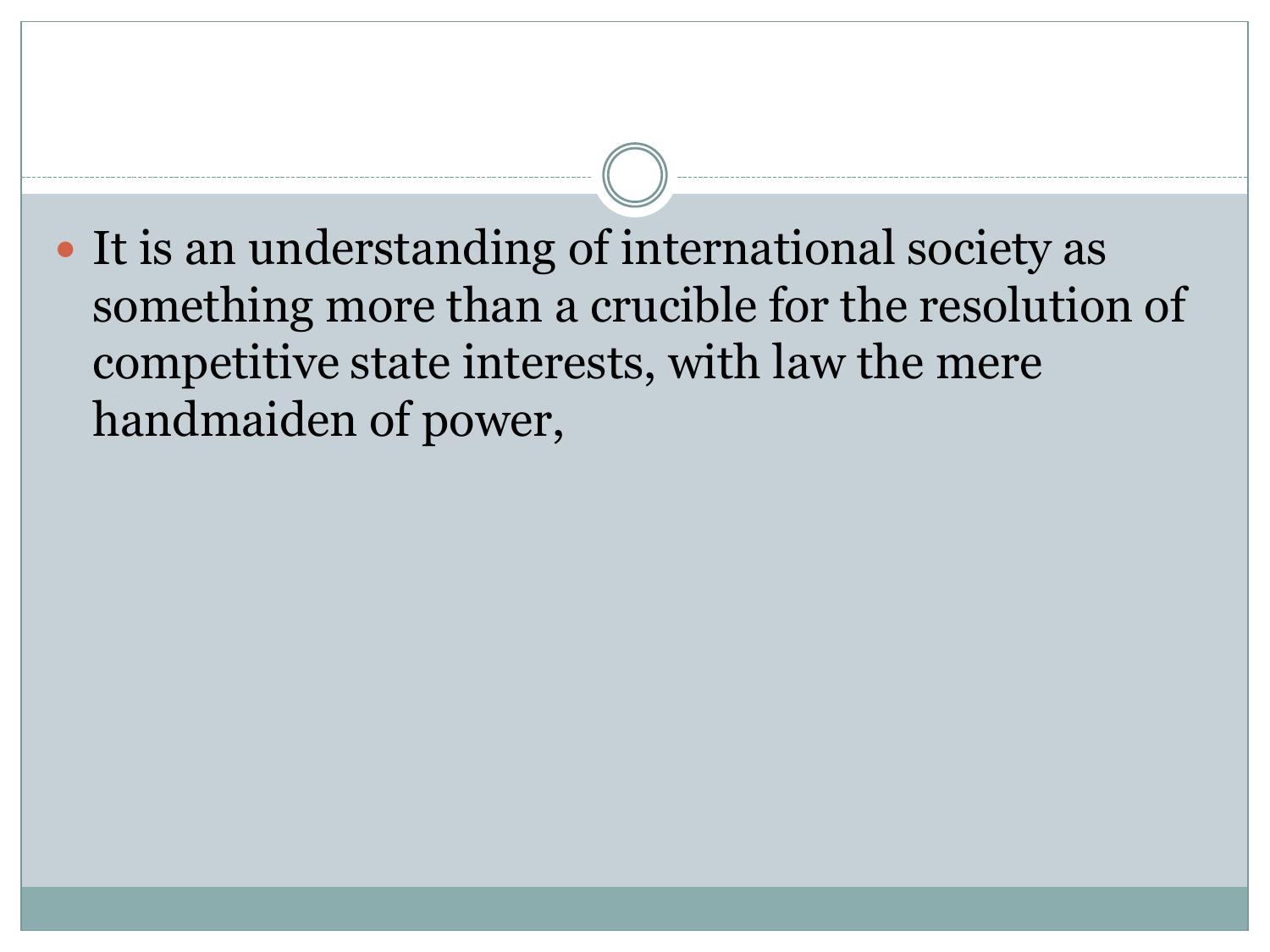- **Governance implies a more cosmopolitan notion of international society than one composed solely of states. Most notions of governance thus envisage participation by other entities, such as non-governmental organisations, industry and business and civil society in general**
- **In many cases this reflects the ideal model of ghe EU**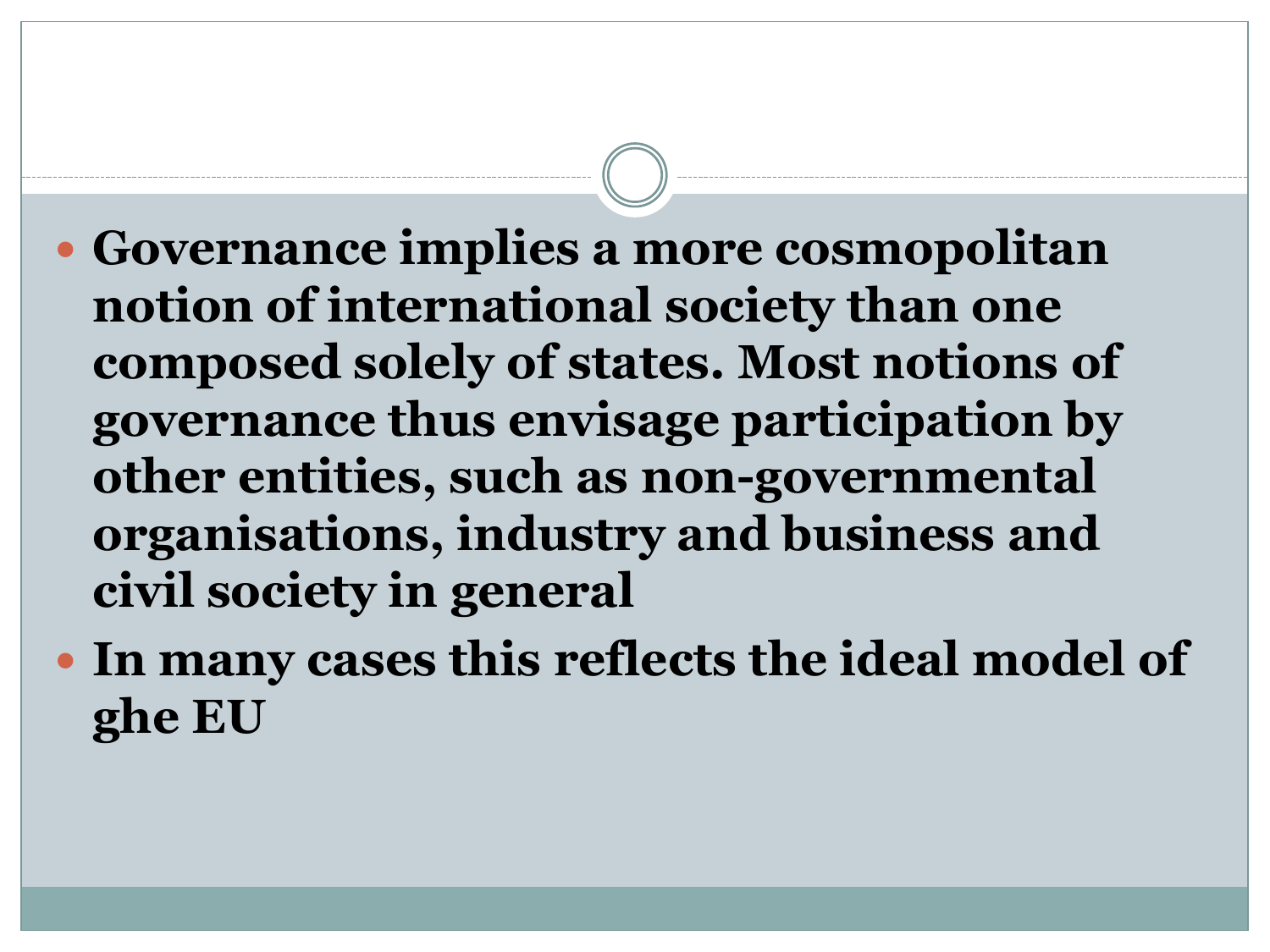#### The 2020 document

- Let me now turn to the EU 2020 document –
- If this document is going to replace the Renewed EU Sustainable Development Strategy from 2006, then the EU has weakened its position on SD and governance considerably;
- If the latter document is expected to be integrated into the Europe 2020 document, when it comes to SD issues, the 2020 document is still not good enough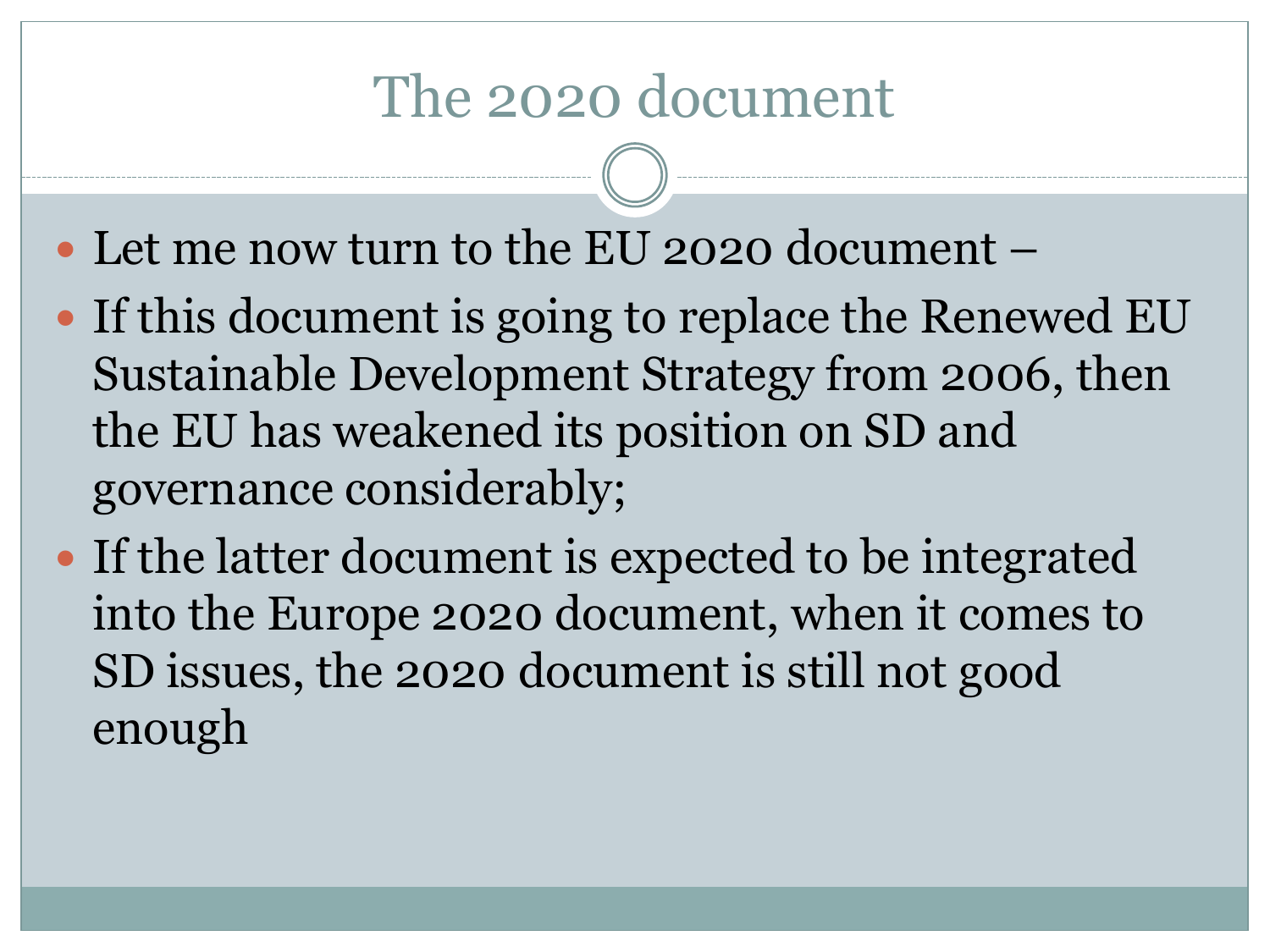- I have a number of issues and comments I would like to make about the 2020 document, but I have bee asked primarily to deal with governance and stakeholders in the context of EU and SD policies –
- Still a few comments are warranted:
- The entire document is rife with correct terminology - that is, almost correct terminology –
- The flagship initiatives, the background analysis, the description of problems including their solutions talk about sustainability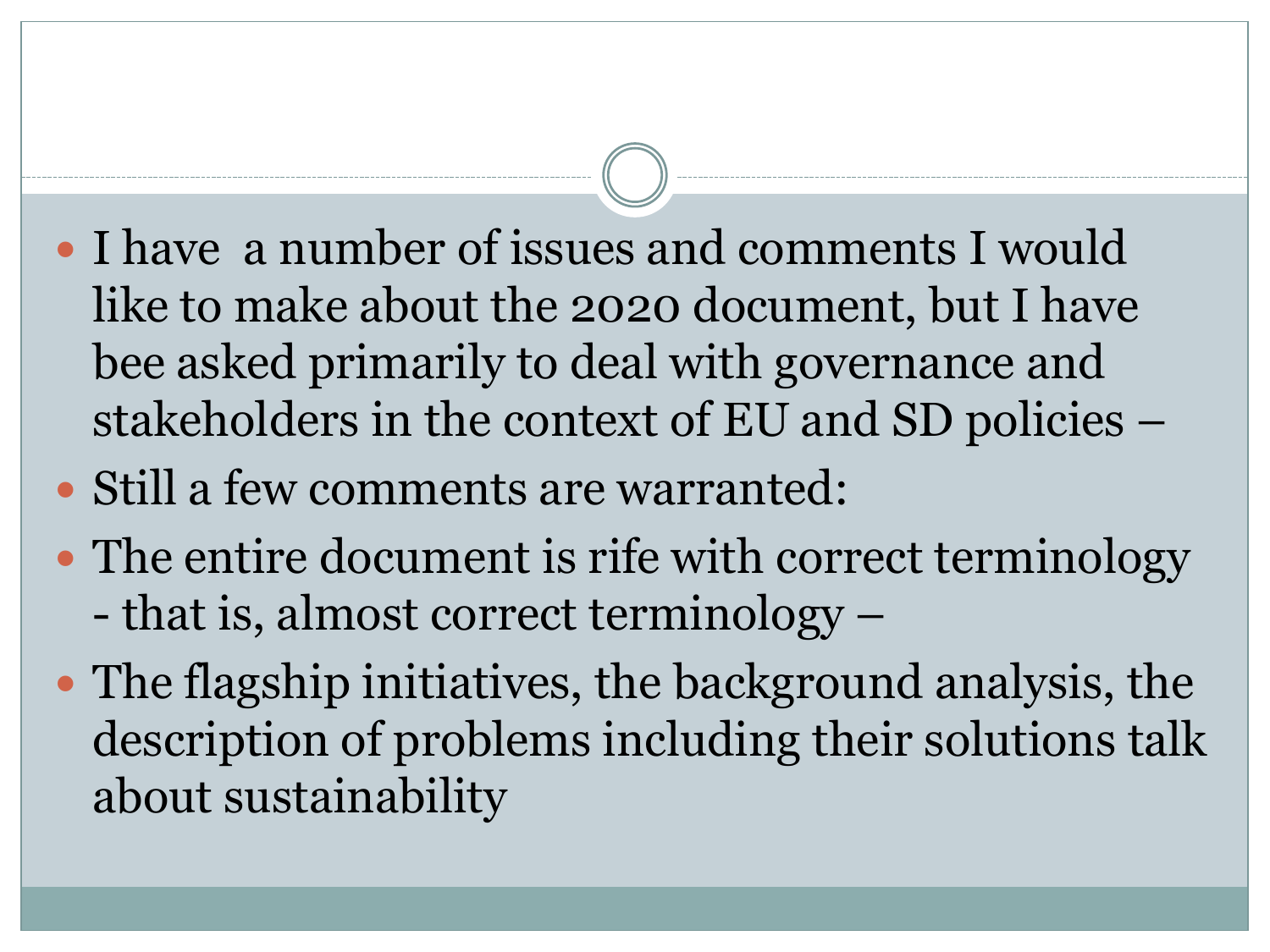#### • There is talk about

- The sustainability of the future
- Of banks, of business, there is talk of sustainable growth, of a sustainable industrial base, or as a sum of definition of the 2020 strategy has it: "What is needed is a strategy to turn the EU into a smart, sustainable and inclusive economy delivering high levels of employment, productivity and social cohesion."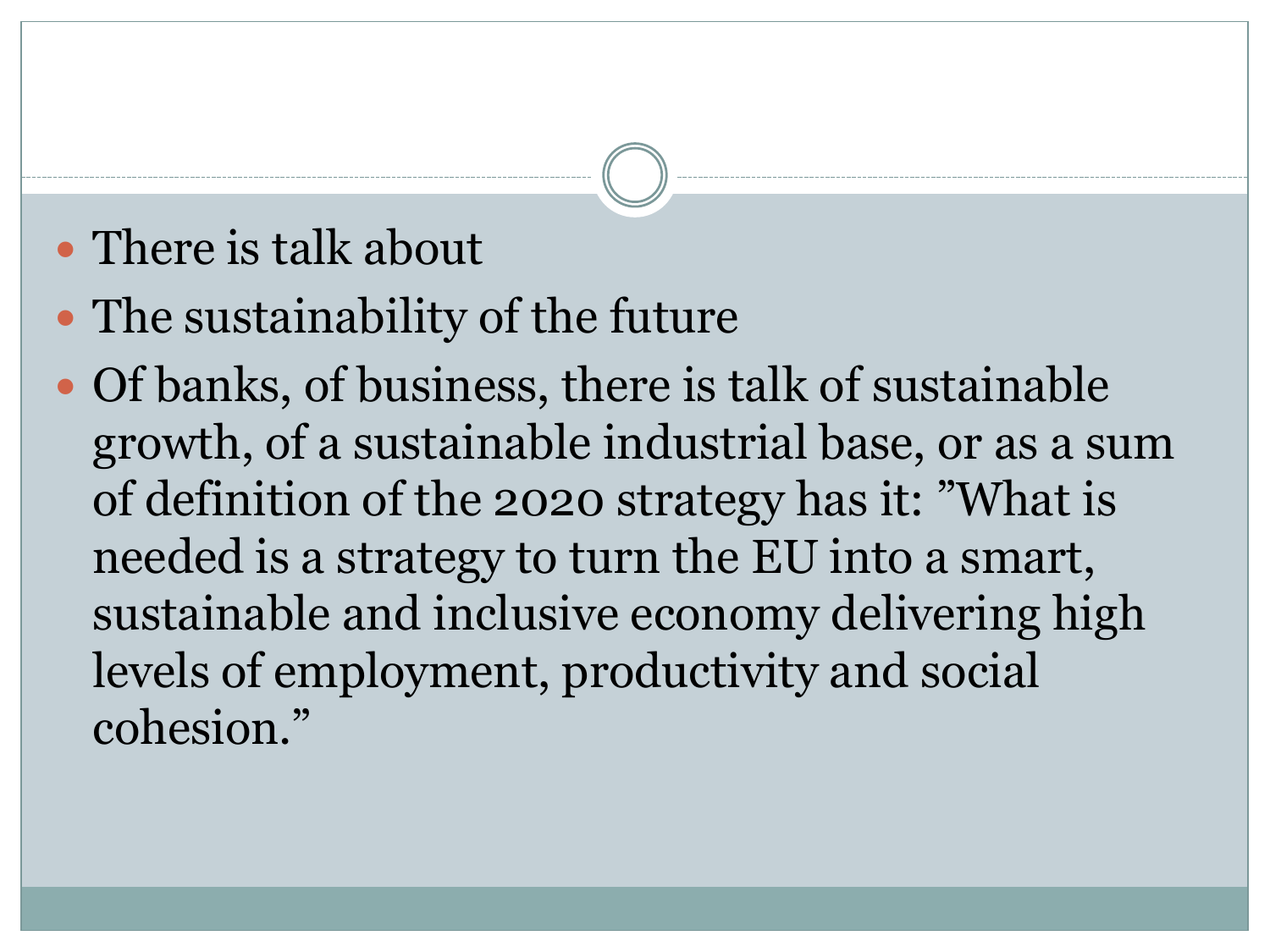• But the sustainability of business is a concept which is very different from business for sustainable development, a sustainable future is something entirely different from a future working towards sustainable development, a sustainable economy is entirely different from an economy for sustainable development.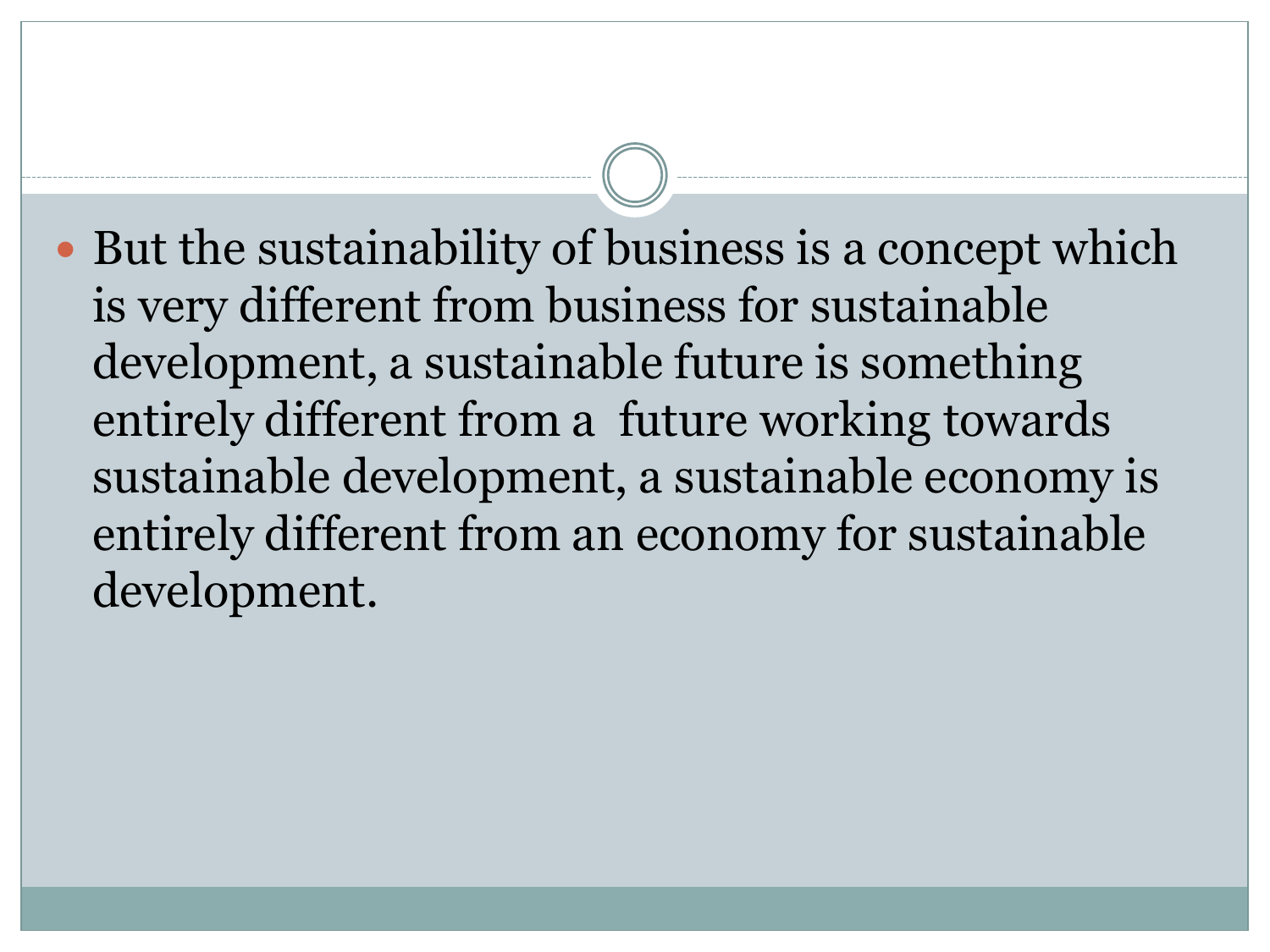Sustainable development implies the three pillars of SD, 'the 27 Rio principles, the principles and discussions of Agenda 21, the JPOI etc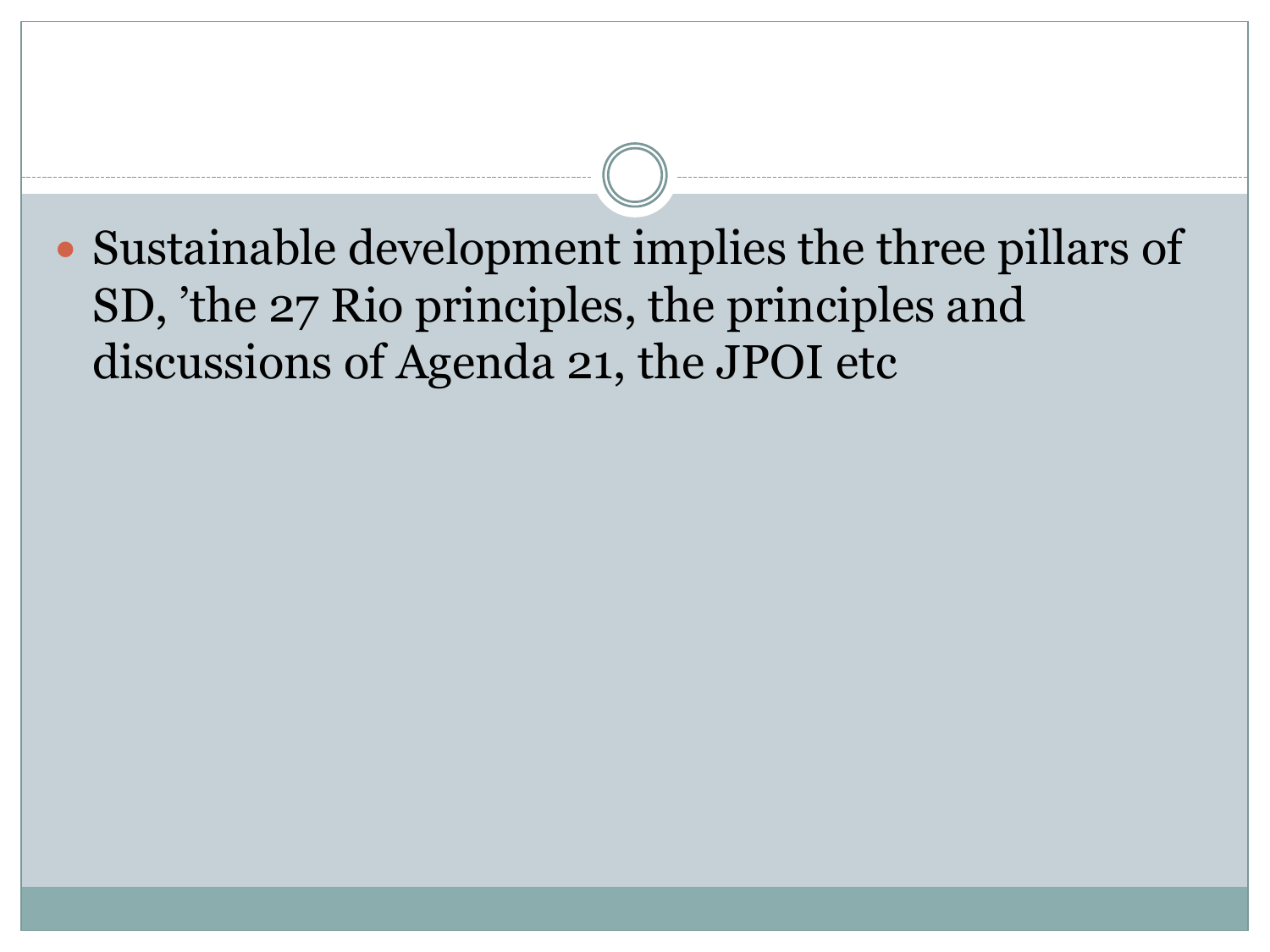• "The condition for success is a real ownership by European leaders and institutions. Our new agenda requires a coordinated European response including with social partners and civil society…" final paragraph of the intro by José Manuel Barroso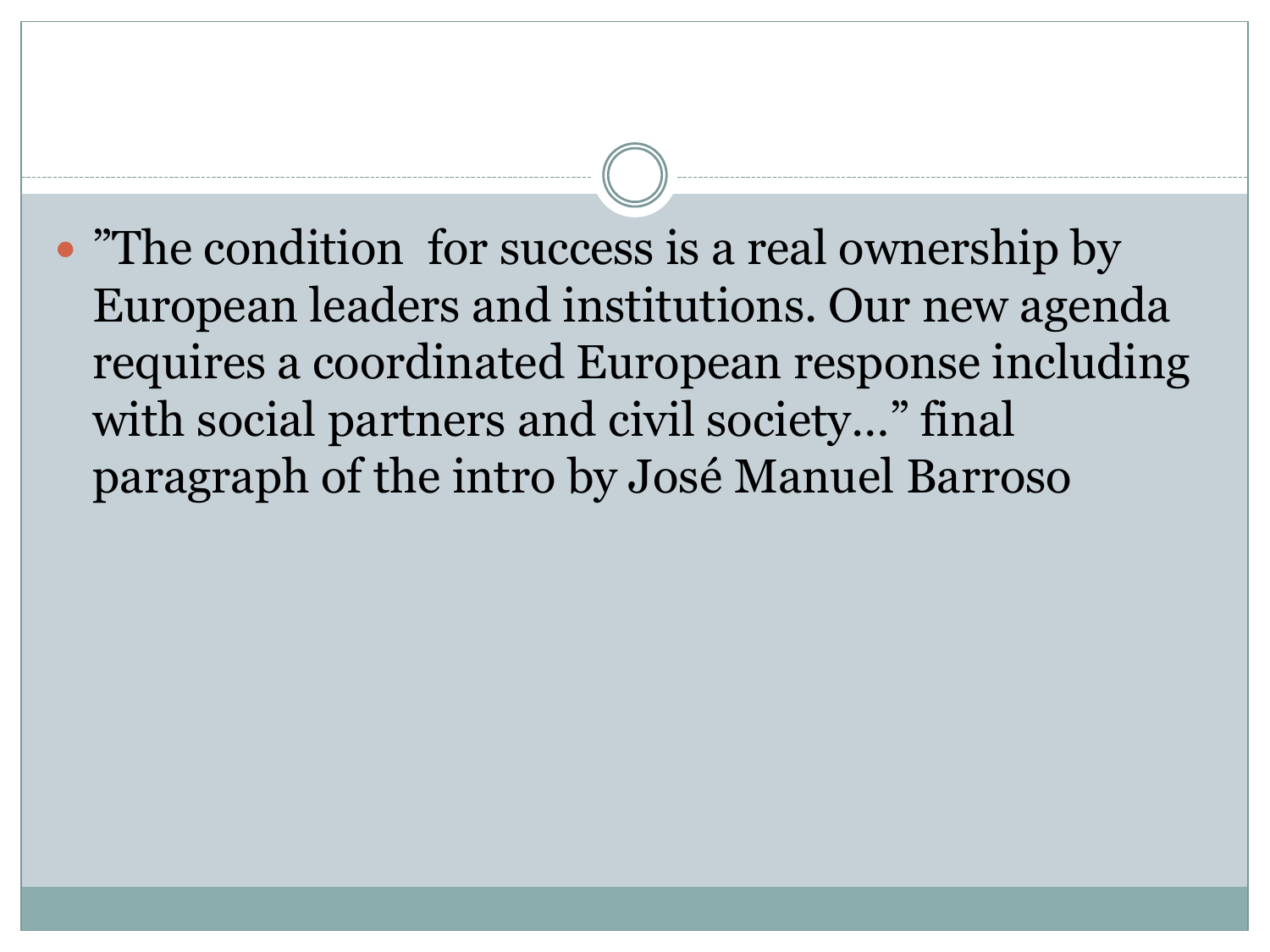#### Towards a green economy?

- Where is the real understanding for the environment and if it is understood, is this at all integrated in the analysis –
- Low carbon economy
- Resource efficient
- Transportation efficiency
- New energy efficiency
- Scp
- Regulatory initiatives, building standards, phase out harmful subsidies
- Promote CSR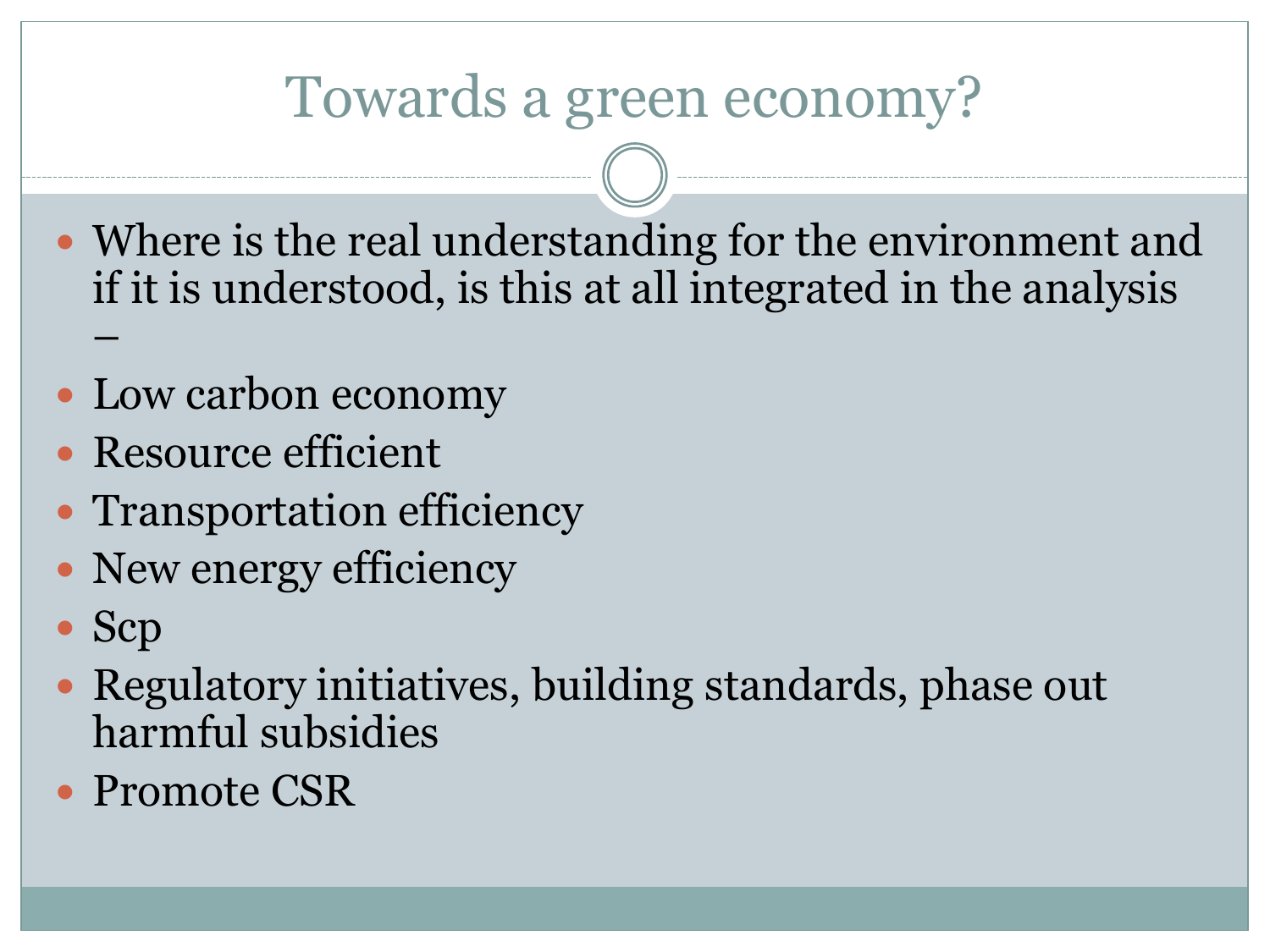# What is our future going to look like?

- At the beginning of the document, the call is for the EU to define where it wants to be in 2020.
- We want to grow out of the crisis to put it simply;
- What are the merging issues?
- The safety and security of the risk society is at the bottom of our thinking
- Fight insecurity
- Create a secure and safe society as is reflected in the discussion leading up to 2012 – in energy security food security – central elements in the sectoral approach to green economy.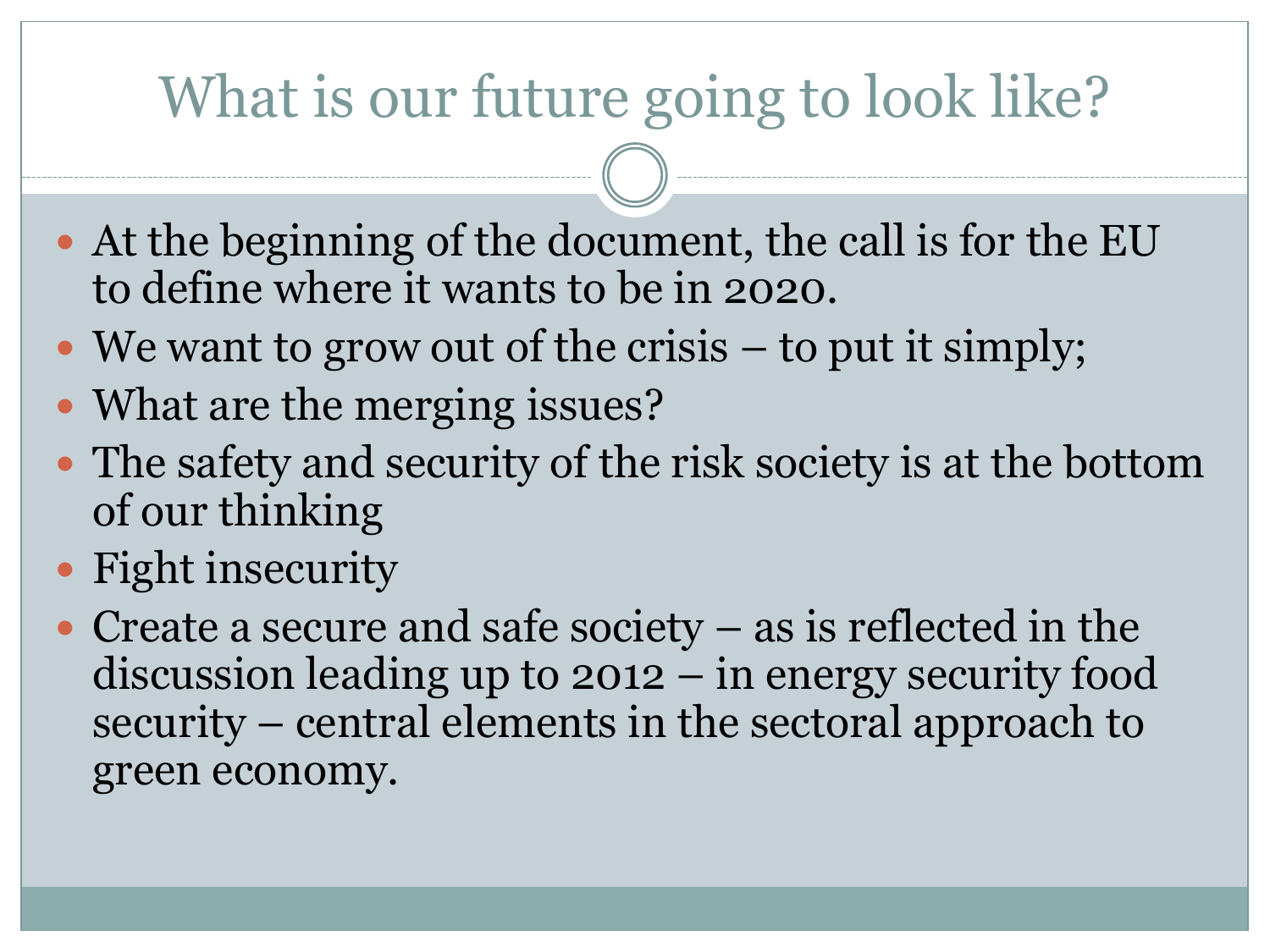- 'Moreover, what we may be witnessing, as security increasingly dominates the agenda, is the end of politics as a forum for open debate, which is the crucible in which democracy flourishes."
- Professor Frederick Powell of the Irish University in Cork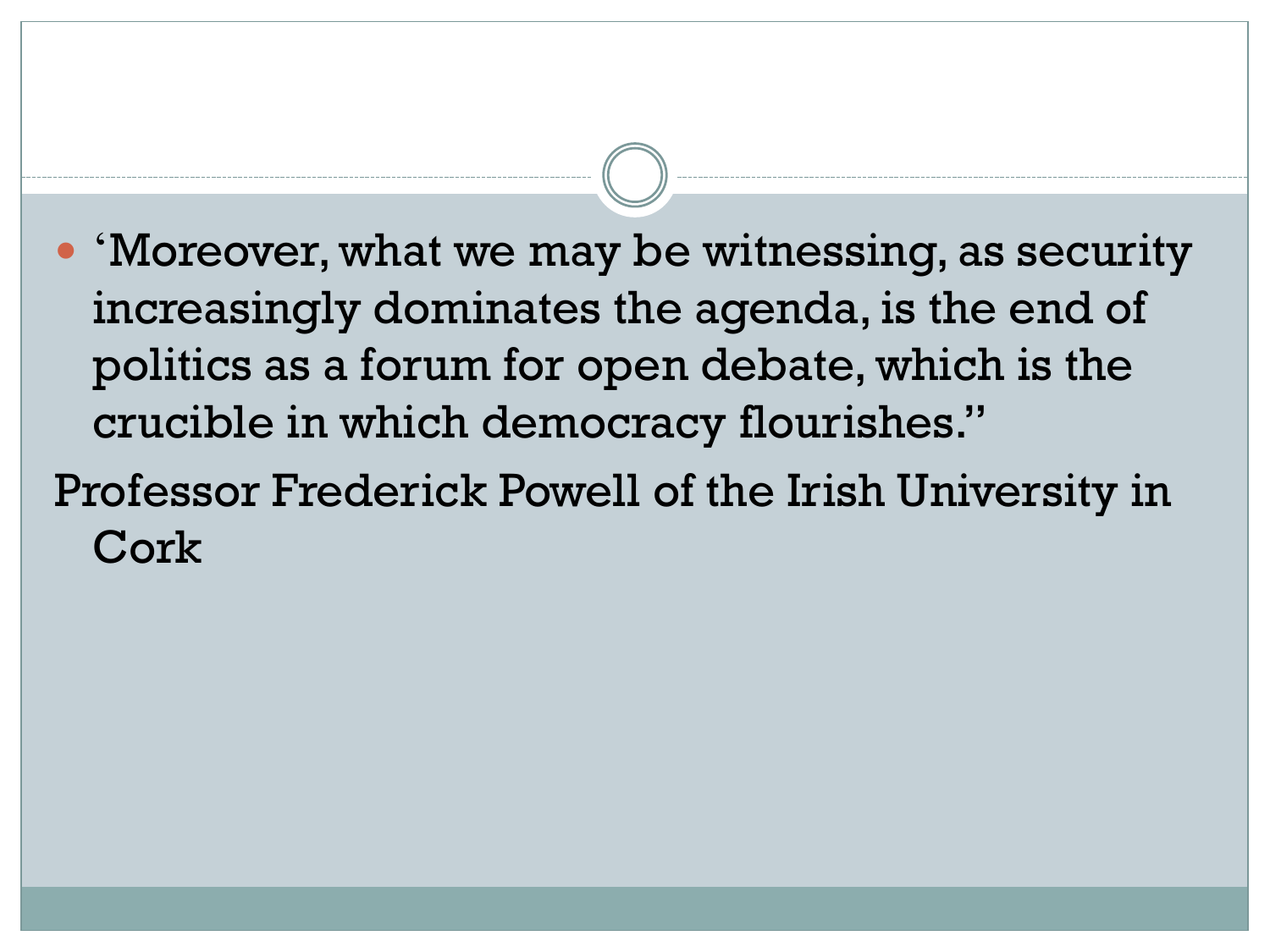#### Towards stronger governance?

- Strengthening the governance of the financial institutions in order to address the weaknesses identified during the financial crisis in the are of risk identification and management
- **Filling** the regulatory gaps **promoting** transparency, stability and accountability as regards derivatives and market infrastructure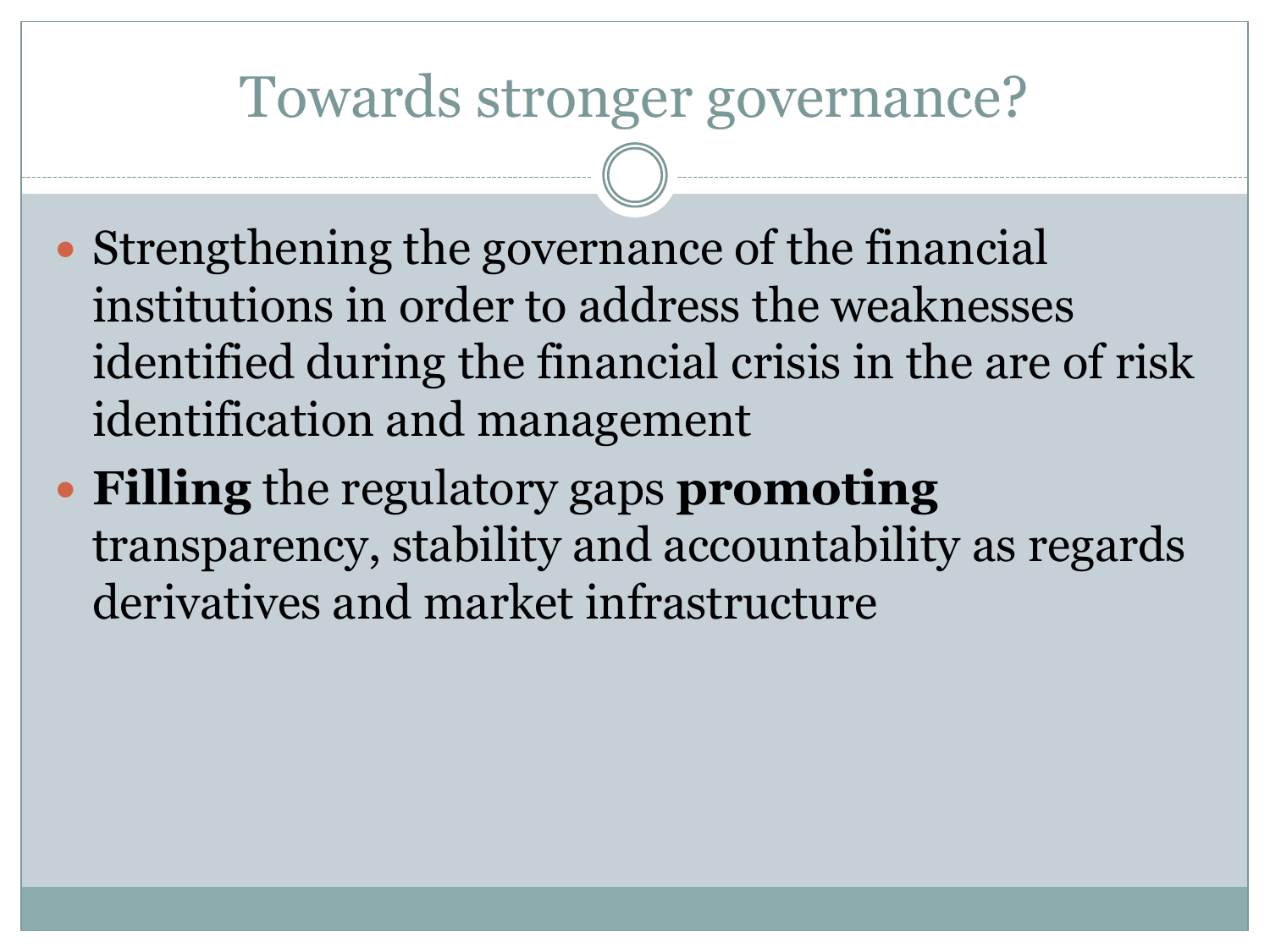# Delivering on governance, § 5, pp 25 - 29

- The thematic and country reporting process seems weak
- Governance focuses on institutions but not reform of the institutions, it is all about
- The European Council
- Council of Ministers
- The European Commission
- The European Parliament
- And only on national, regional and local authorities is civil society mentioned; and in the paragraph called 'Stakeholders and civil society, it is not even mentioned,
- But civil society is expected to help implement the decisions of the European Council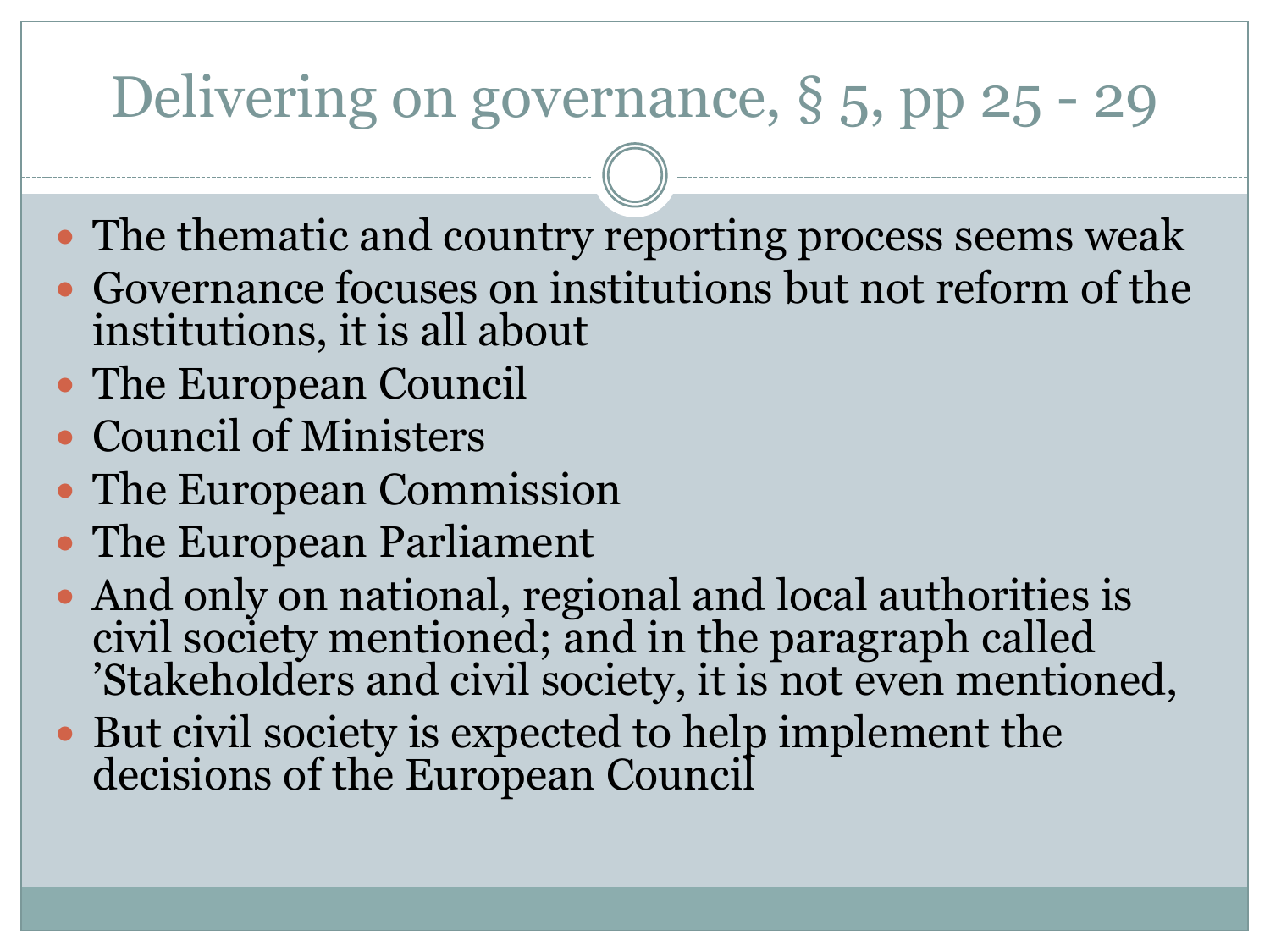# The overarching governance challenge

#### **We are in a quandary**:

- We need quick actions but will see no quick results.
- We need quick capital and massive finance to pay for these actions, with no promise of quick and massive returns.
- We need simple understanding to complex problems.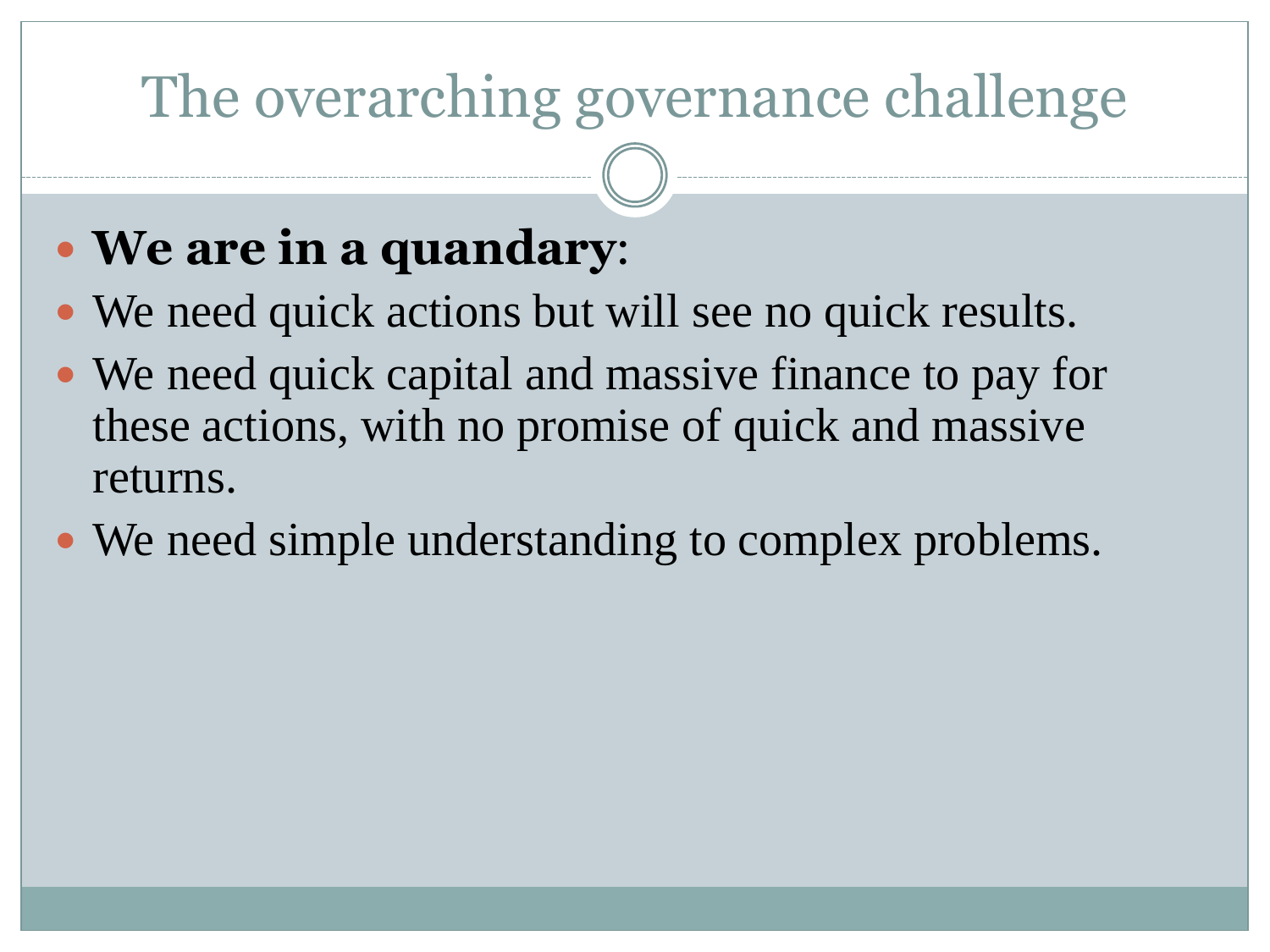- We need commitments to last for 30 years and more, but our fear and impatience, do not speak of maintaining a high level of commitments for as long as it takes.
- To make the right choices, and have these choices supported by people, and have the choices improve the lives of everybody, we need to base our choices on a number of well established values that are intrinsically found in democracy.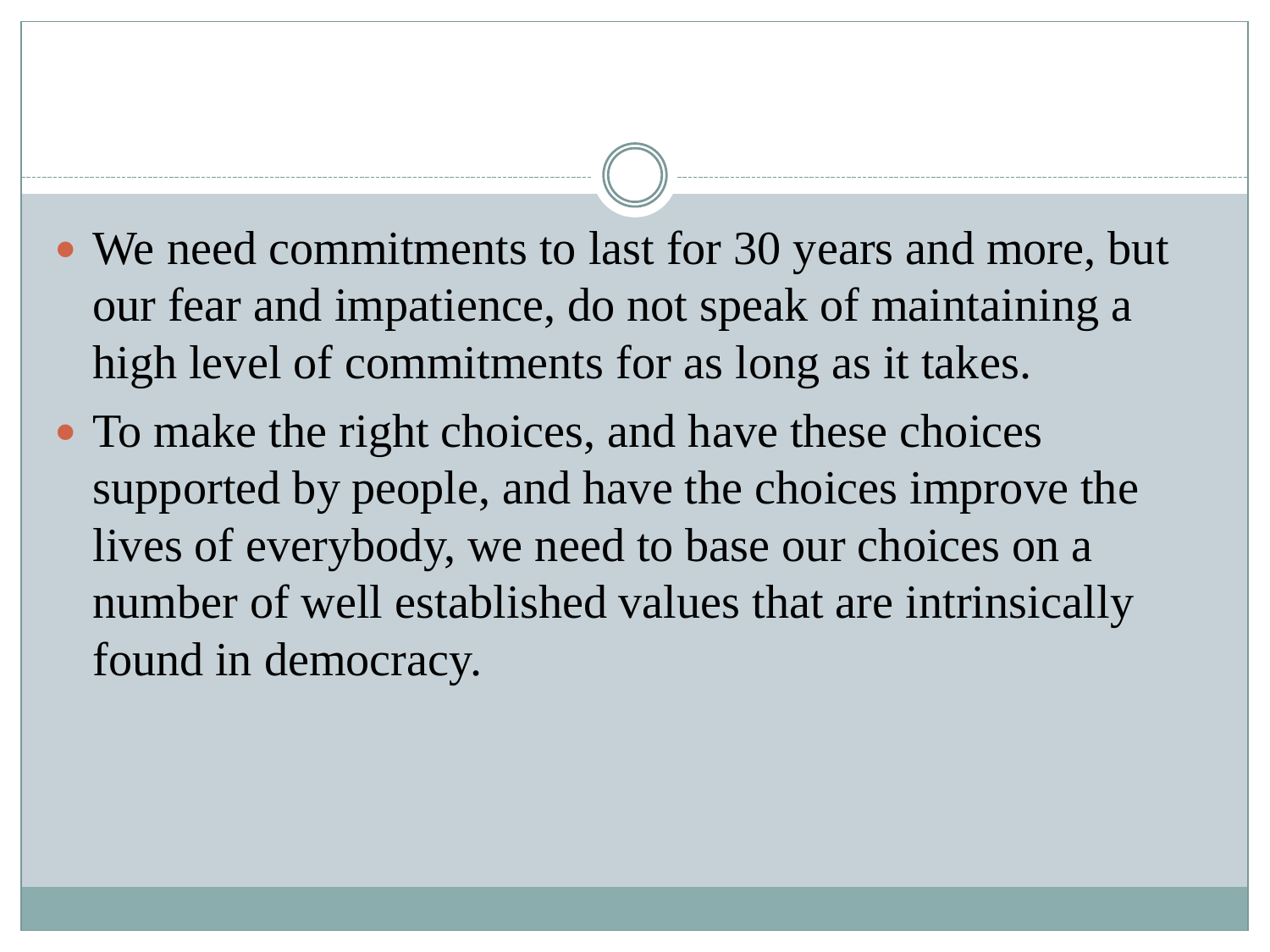#### Among these values are two pillars

- one is about the individual person being able to make an informed choice.
- The other is that the individual person will be able to understand the consequences of the informed choice.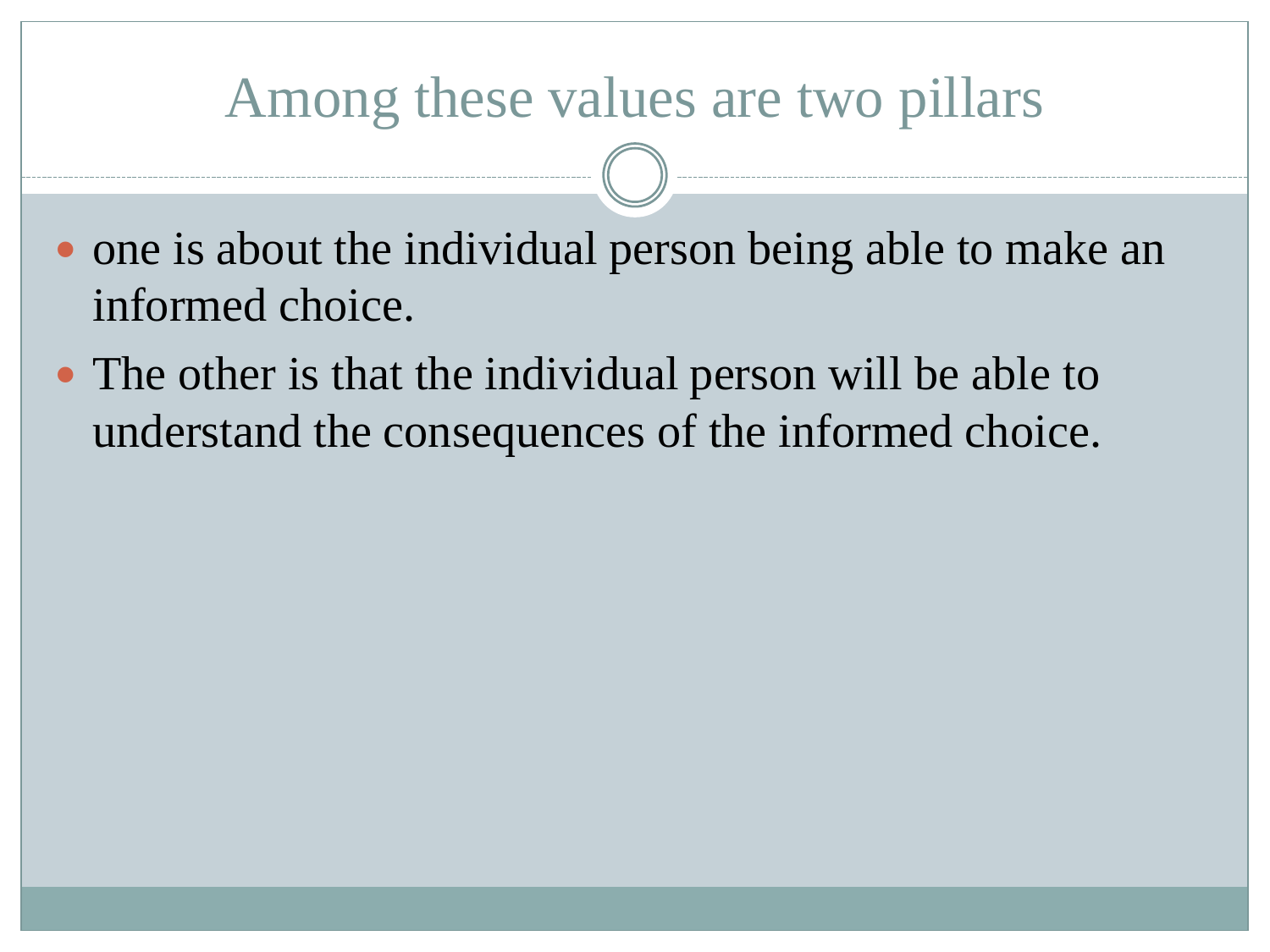- In a small society
- In a big, complex society
- In a technological society
- In a complex and technologically based and technologically oriented society
- In a global society
- In a fast moving society?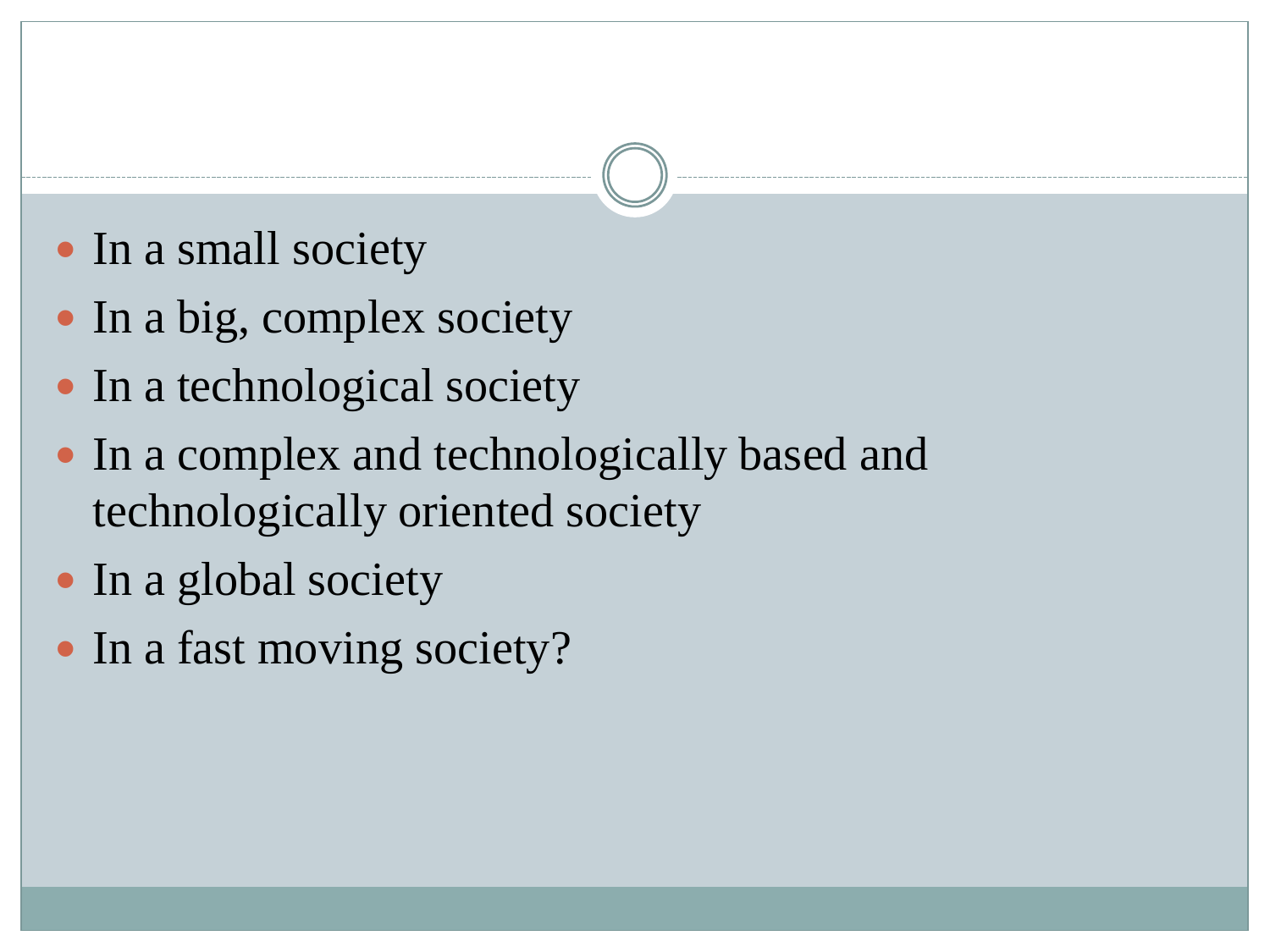Are they so difficult to understand that we will inevitably come to rely on:

- elites?
- experts?
- control systems?
- In short will we be subject to a dictatorship of circumstances?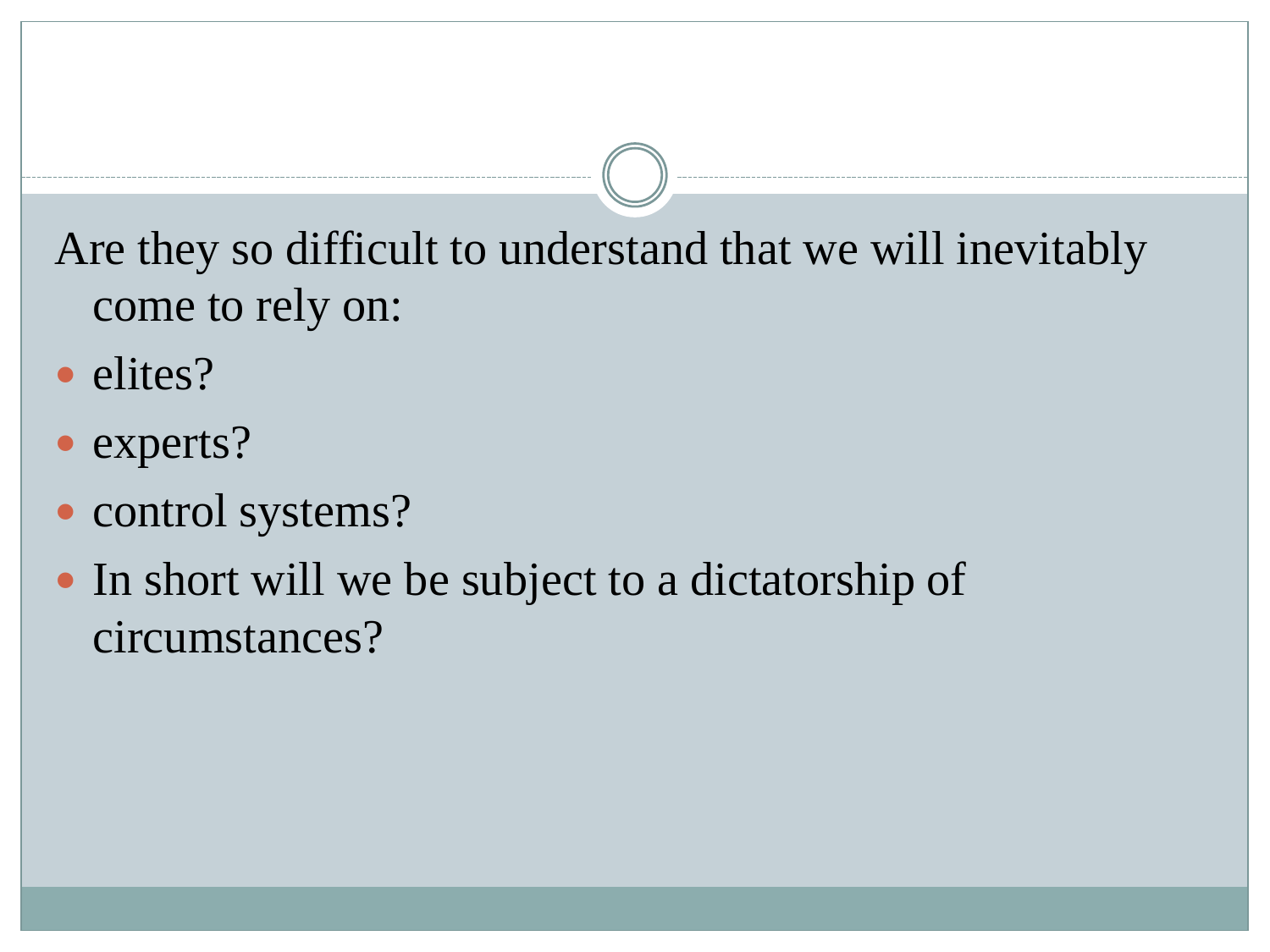#### In larger freedom, 2005

 **"We fundamentally depend on natural systems and resources for our existence and development. Our efforts to defeat poverty and pursue sustainable development will be in vain if environmental degradation and natural resource depletion continue unabated. (§57)"**

• To operationalize this....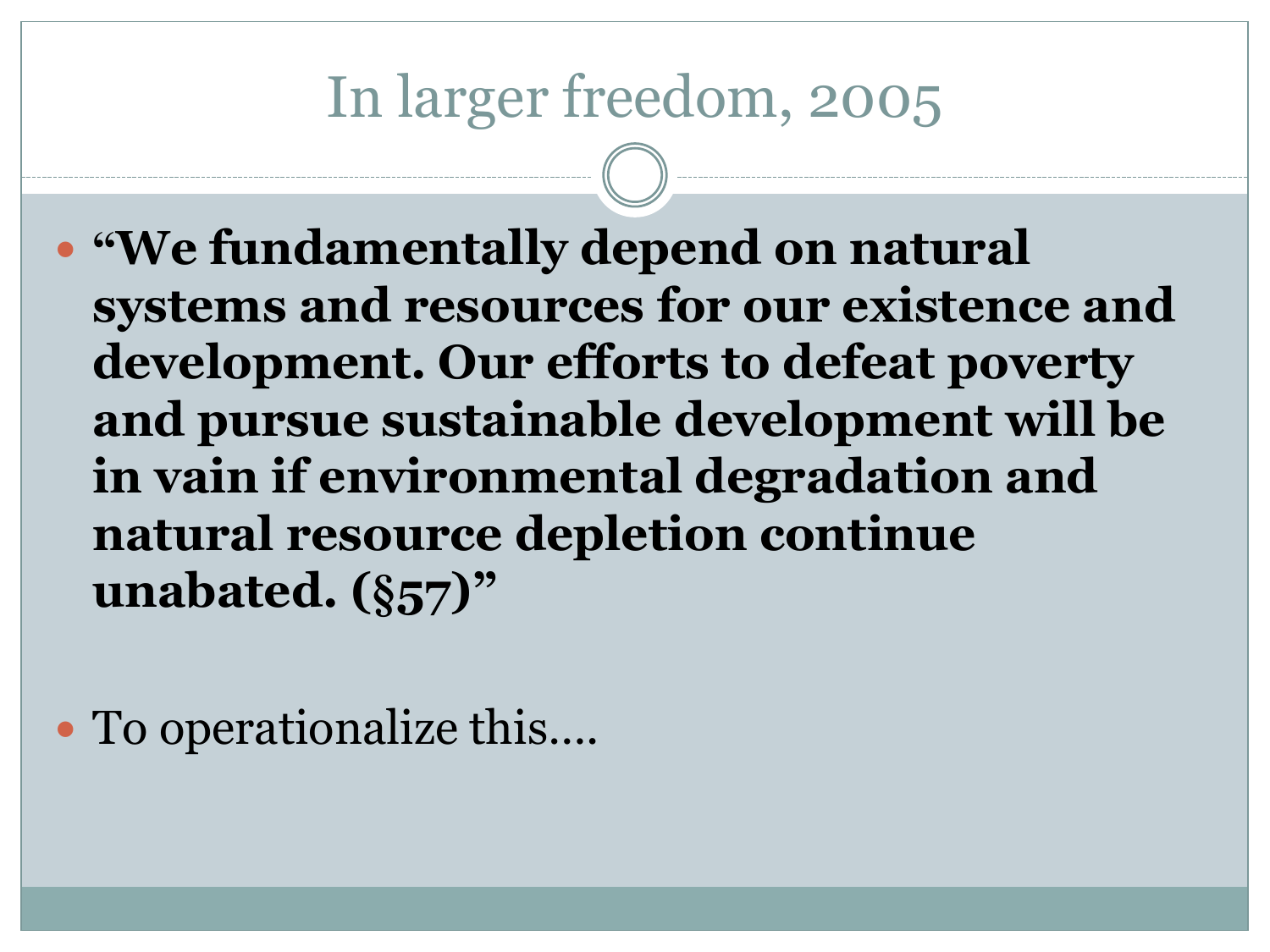#### **§ 42, from the "Renewed EU Sustainable Development Strategy, 2006**

 "Member states could make use of the existing European Sustainable Development Network with the aim of facilitating the exchange of good practices and experiences. It could gather views on specific priority themes and issues to be discussed by Member States in order to exemplify and document good policies and practices. This network could also be used to enhance the mainstreaming of sustainable development issues, vertical integration and coherence between the EU, national and subnational levels of policy-making"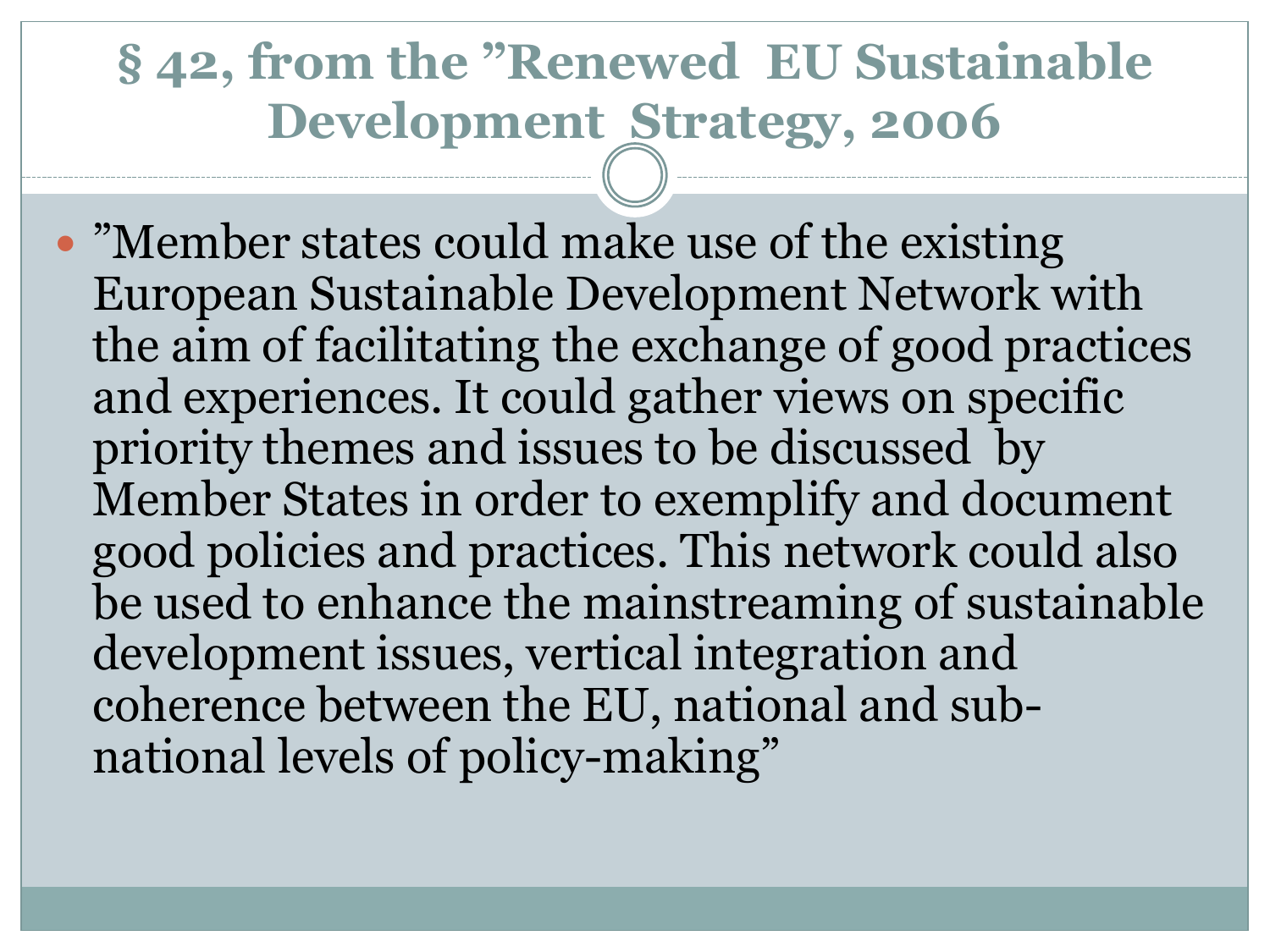• But to do that, to fulfil the standards of good governance, the Europe 2020 document needs to be strengthened on the governance-civil society nexus, considerably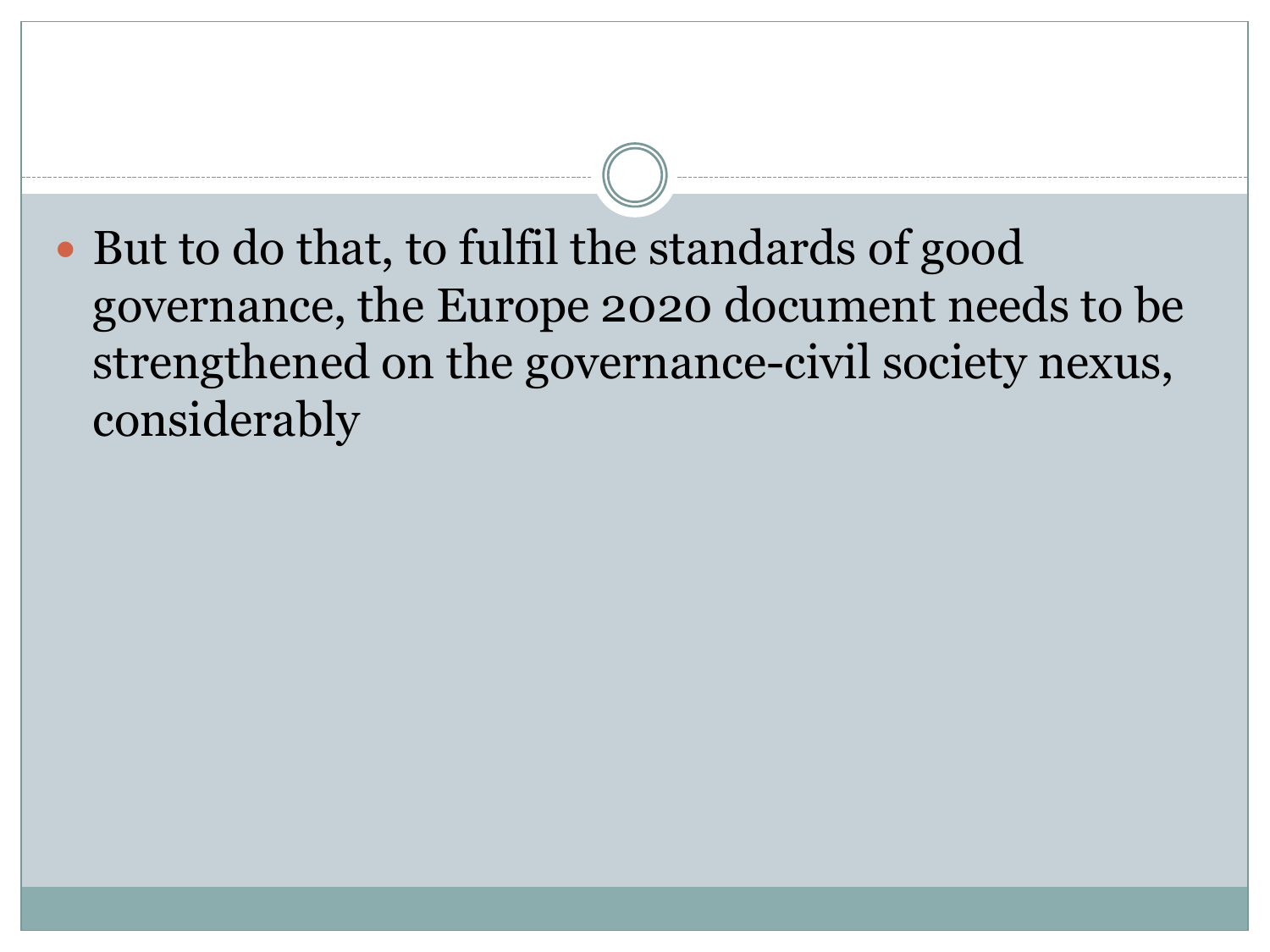#### At the heart of the EU lies:

- "The presumption of innocence is not just a legal concept. In common sense terms it depends on that generosity of spirit which sees the best, not the worst in every stranger". Kingman Brewster
- "Such generosity is demanded in a world that connects millions of strangers by a mouse-click every microsecond of the day." Susan Neiman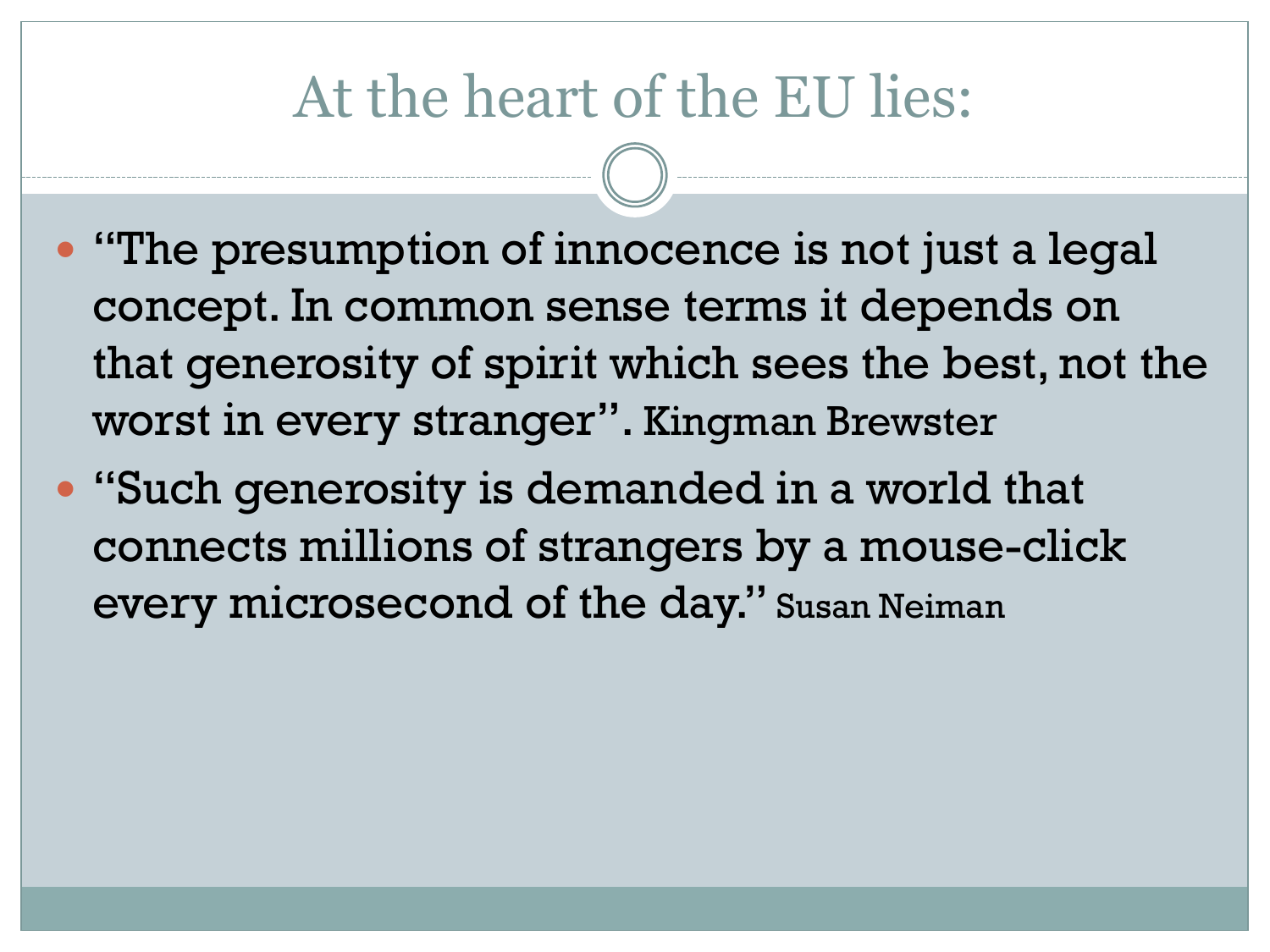### A greeting from a confused optimist



# **I love humanity, it"s people I cannot stand**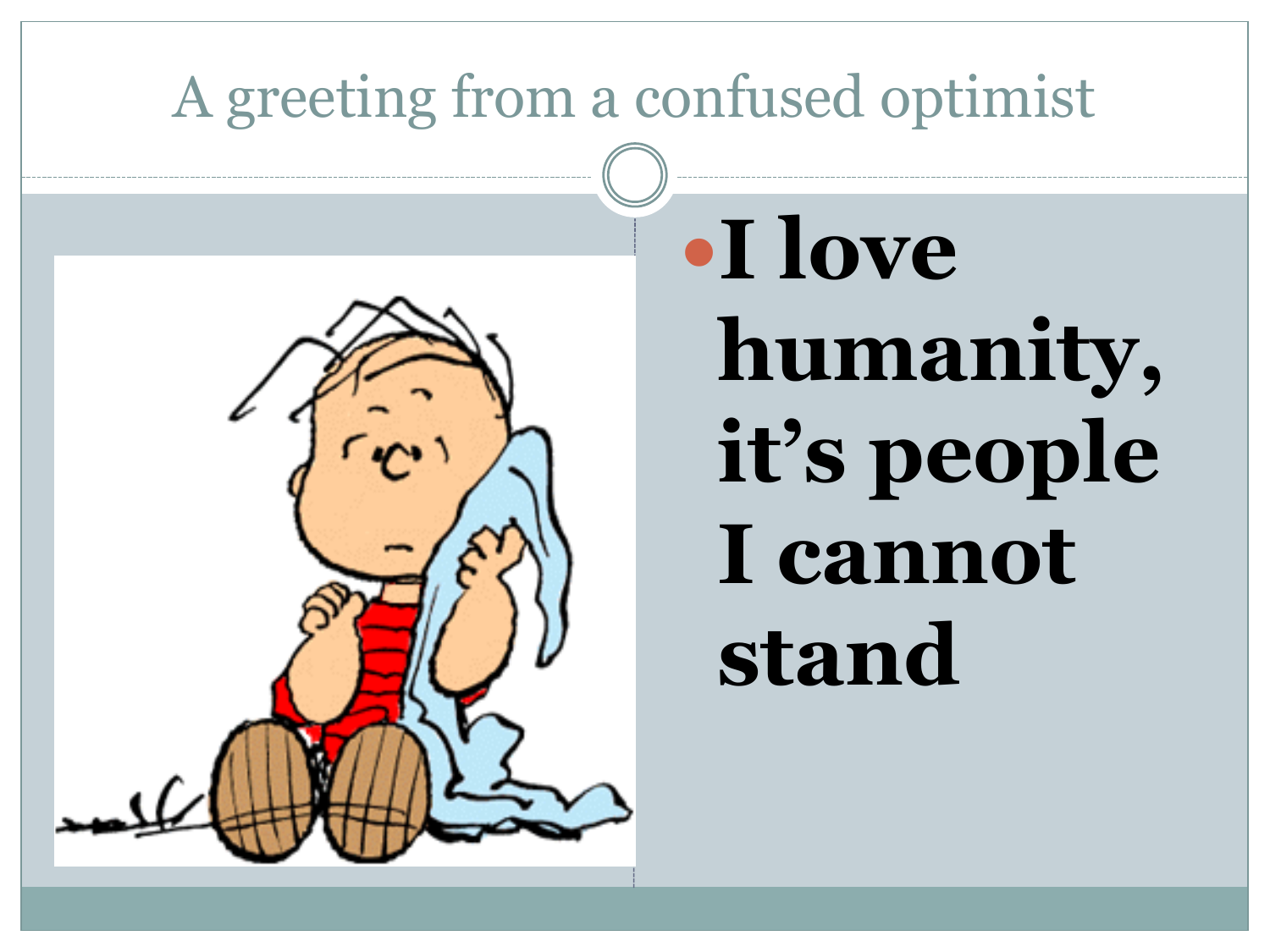# "Those who create – decide" David Sasoon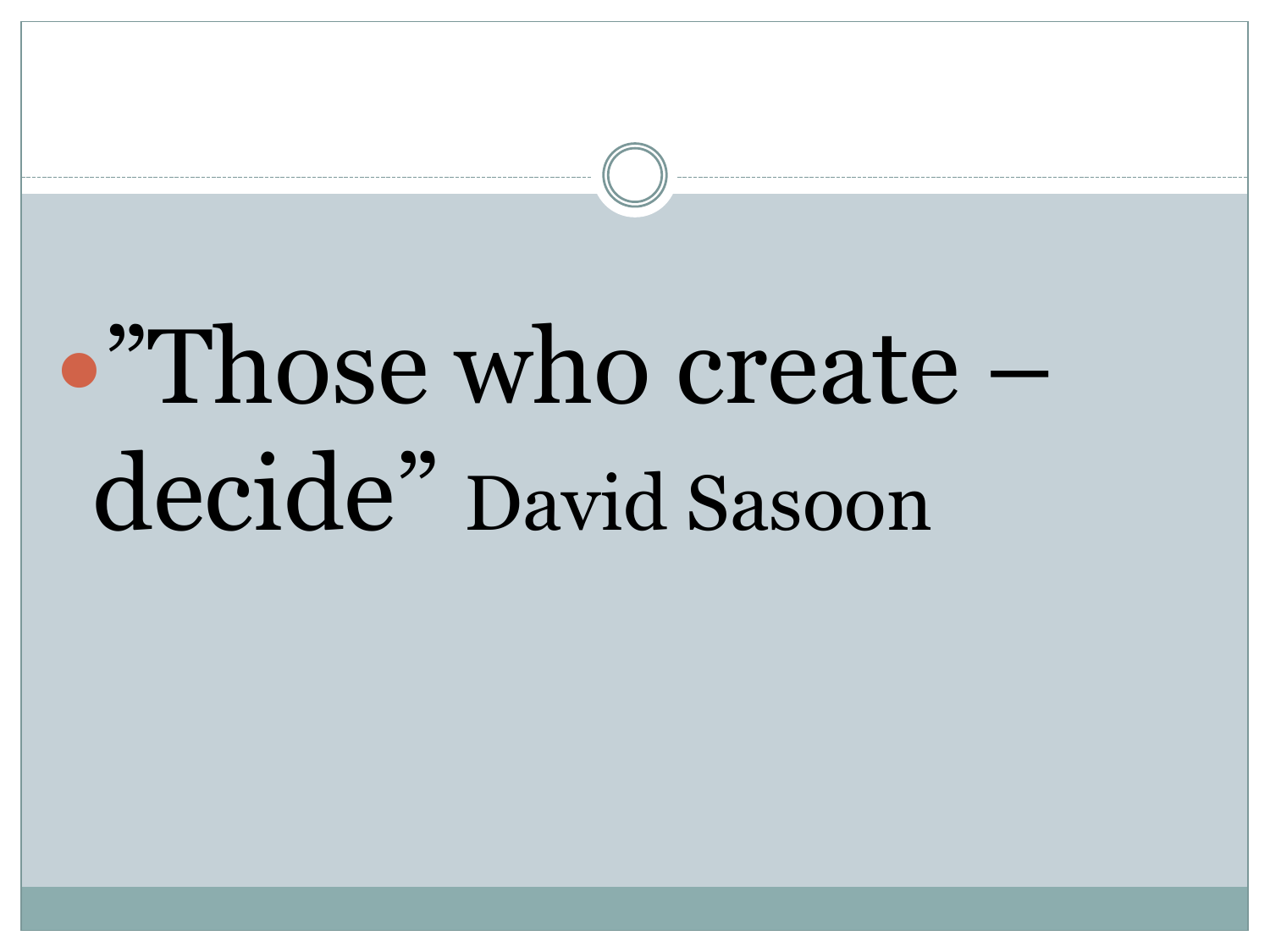**"Good governance at the local, national and international levels is perhaps the single most important factor in promoting development and advancing the cause of peace",** Kofi Annan, former Secretary General of the UN